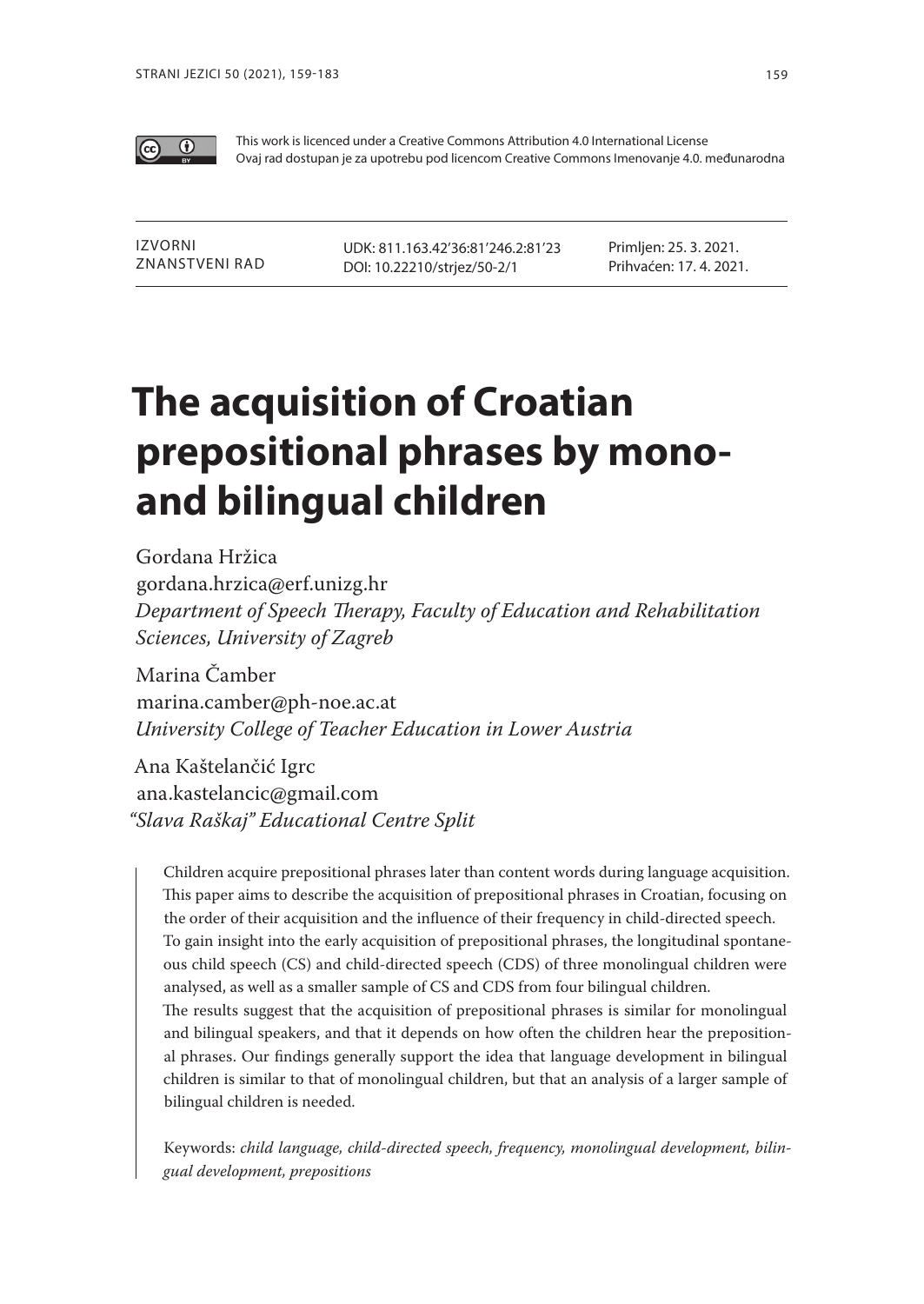# **1. INTRODUCTION**

A prepositional phrase consists of an initial preposition, object and optional modifiers of the object. Prepositional phrases are therefore more complex than lexical (content) words, and they require more time to be fully acquired. In Russian, for example, Leikin (1998) showed that the prepositional system is not acquired until the age of 7 years. Moreover, the order in which prepositional phrases are acquired seems to differ only minimally across various languages. In English and some other languages, phrases containing the prepositions *in, on, beside, under, back* and *front* are acquired first (Johnston & Slobin, 1979). It is conceivable that because Croatian is a highly inflected and morphologically rich language, children may take longer to acquire prepositional phrases than children learning, for example, German (Kovačević, Palmović, & Hržica, 2009). This question has remained unanswered because the acquisition of prepositional phrases in Croatian has not been thoroughly explored.

How often children encounter lexical elements (i.e. frequency in language) influences both their acquisition and processing at different levels (Ellis, 2002). Since the 1970s, research has emphasised the role of frequency: Brown (1973) pointed out that words frequently used in child-directed speech (CDS) tend to match children's cognitive predilections. Research supporting the importance of frequency in language acquisition by children has focused largely on the language input, primarily nouns and verbs, that children receive (for an overview, see Ambridge & Lieven, 2011). Frequency-based corpus studies often calculate frequencies from CDS, such as Savić and Anđelković (2011), who found input frequency to be crucial for the acquisition of prepositional phrases in Serbian. There are, however, studies focusing on more general measures of frequency, including written adult language. One example is Savić and Anđelković (2004), who compared prepositional phrases in child speech (CS) to adult written language sources.

In the present study, we explored the effects of preposition frequency in CDS on the acquisition of Croatian prepositional phrases by mono- and bilingual children. Among scholars, there is a broad consensus that morpho-syntactic acquisition proceeds similarly in the two types of children (e.g. De Houwer, 2005; Brian MacWhinney, 2005; Reich, 2008).

#### **1.1. Prepositions and prepositional phrases in child speech**

The order in which children begin to use various elements during their language acquisition has been explored since the early years of child language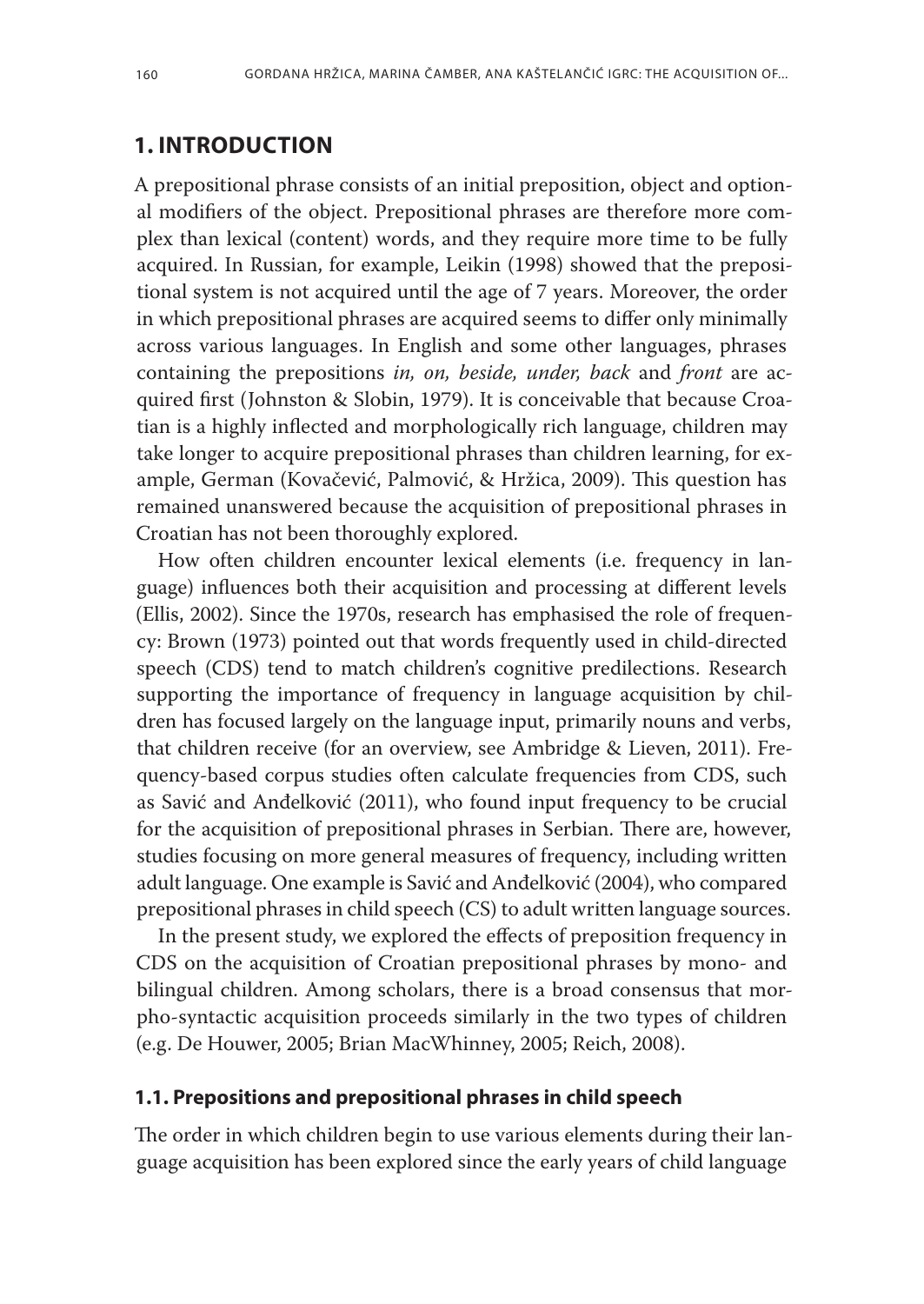research. Some of these studies focus only on prepositions, without considering the prepositional phrase.

Scholars such as Brown (1973), Slobin (1973) and Johnston and Slobin (1979) have advocated for cross-linguistic research in order to determine possible universalities in the acquisition of prepositions and prepositional phrases. Early studies by Johnston and Slobin (1979) analysed the order of appearance of seven locative prepositional phrases in four languages (English, Italian, Serbo-Croatian and Turkish). They found that phrases in the four languages shared the following general order of appearance: (1) *in, on, under, beside;* (2) *between, back, front,* with the latter two prepositional phrases having featured objects; and (3) *back* and *front,* without featured objects. Featured objects are those with an intuitively obvious "back" and "front", such as houses or people, as opposed to "glasses" or "trees", where "back" and "front" depend on the point of view (ibid., p. 530). This sequence was confirmed for English by Durkin (1981), for the Romance languages by Clark (1986) and partially confirmed for Hebrew by Dromi (1979) as well as other languages (for an overview, see Rivière, Lécuyer, & Hickmann, 2009).

Tomasello (1987) observed the early use of English prepositional phrases of one child during her second year of life. In contrast to previous studies, Tomasello (ibid.) did not limit prepositions to spatial ones but considered the broader category. He established an order of appearance as *up-down,*  then *on-off,* then *in-out* and then *over-under*. However, these prepositions did not appear in prepositional phrases, but rather as holophrastic elements.

Research that has investigated the acquisition of prepositions and prepositional phrases in different languages has confirmed that other types of prepositions (namely, *with, by, to, for, at* and *of*) appear after spatial prepositions (e.g. *in, on, under, beside, between, back, front*) (Tomasello, 1987). The literature on child language development has perhaps devoted most of its attention to spatial prepositions and prepositional phrases (e.g. Armon-Lotem, 2014; Johnston & Slobin, 1979; Korecky-Kröll & Buchegger, 2018; Leikin, 1998). Such research has determined that early during their language development, children gradually develop an understanding of spatial relations (cf. Clark, 2004). Clark (1973) found that 1- and 2-yearolds were unaware of the spatial relations of the words *in, on* and *under* until they had acquired certain concepts for understanding objects and their locations. Thus, it seems that children use non-linguistic strategies before they follow locative instructions; in other words, they rely initially on the spatial words they know, then eventually establish word meaning. These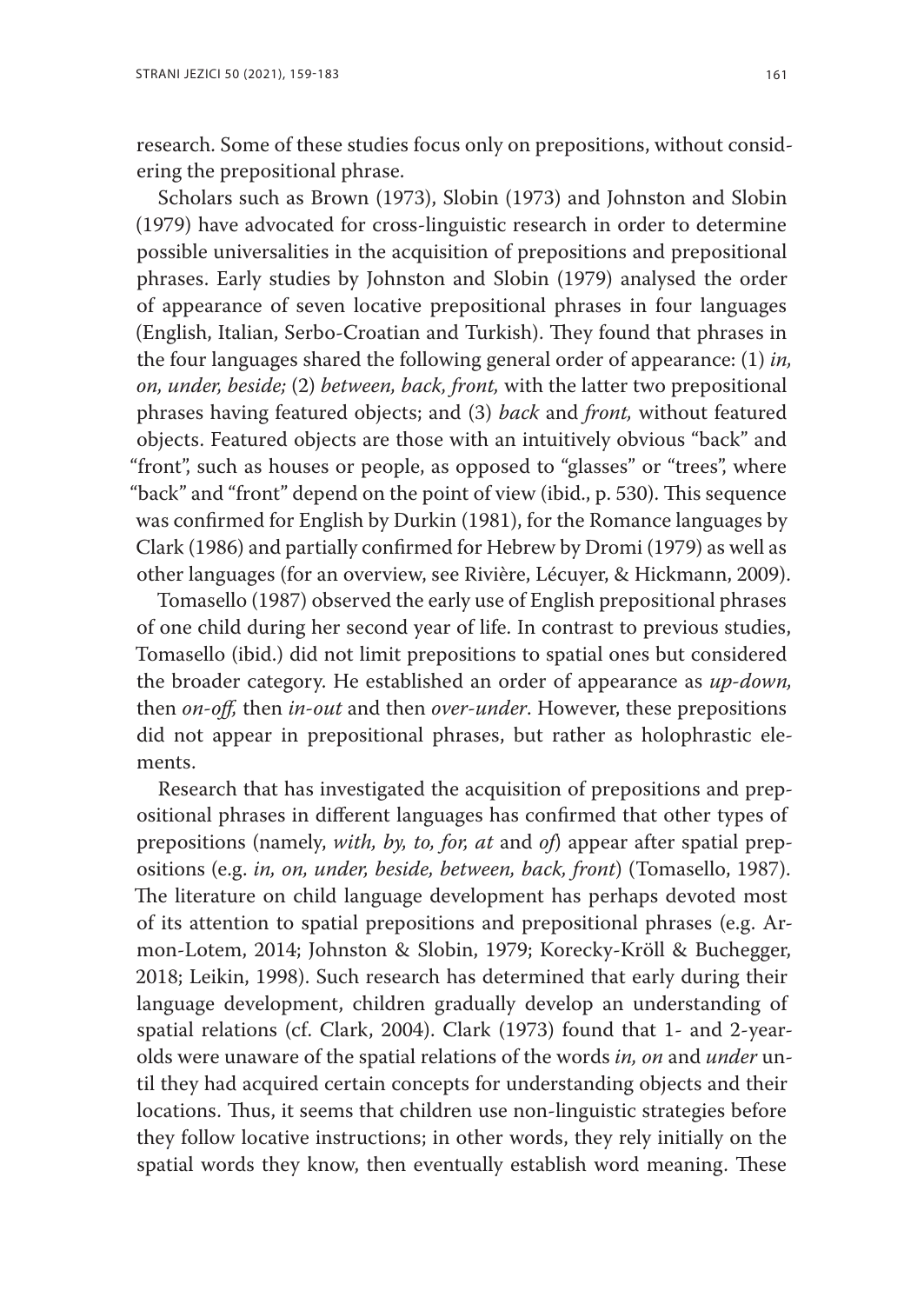non-linguistic strategies appear to have an important impact on language acquisition by children (cf. Clark, 2004, 1973).

#### **1.2. Prepositions and prepositional phrases in bilingual acquisition**

There is a broad consensus among scholars that bilingual children acquire language similarly to their monolingual peers, especially in early childhood (e.g. De Houwer, 2005; Brian MacWhinney, 2005; Reich, 2008). Moreover, numerous studies examining German as a second language highlight similar developmental stages of grammar acquisition among bilinguals acquiring it (e.g. Grießhaber, 2012; Jeuk, 2003; Meisel, 2001; Pienemann, 1998). Thus, the literature suggests that bilinguals differ from monolinguals not in their language acquisition processes, but in their linguistic competence. Variability in input language (e.g. Gathercole & Thomas, 2005; Jeuk, 2003; Pearson, 2008) leads to variability in language dominance (e.g. Place & Hoff, 2011), leading one language to become dominant. This lack of balance leads to interference (Weinreich 1953) and transfer (see Major 2008), which can facilitate and/or inhibit bilingual learning (e.g. Paradis & Genesee 1996).

These general findings can also be applied to prepositions and prepositional phrases. The principles guiding acquisition of prepositions and prepositional phrases appear to be similar for mono- and bilingual children. Spatial prepositions are acquired first, followed by temporal prepositions, and then by other prepositions (for an overview, see Klinge, 1994). Simultaneous acquisition of two languages may lead to specific language phenomena such as transfer. The simultaneous acquisition of prepositions may be influenced by the nature of the languages themselves: children may begin to use some prepositions earlier in one language than in the other due to their greater simplicity or transparency (cf. Grosjean, 2010; Yip & Matthews, 2007). Nevertheless, the acquisition of prepositions and prepositional phrases and the general principles guiding it largely overlap between bi- and monolinguals.

# **1.3. Prepositions and prepositional phrases in the Croatian language**

Prepositions are an extensively used word class in Croatian. As Matovac (2013) summarises, the third most frequent word in Croatian is the preposition *u* 'in' and an additional 13 prepositions are included in the list of the 100 most frequent Croatian words (Moguš, Bratanić, & Tadić, 1999).

In the prepositional phrase prepositions are usually followed by a noun in one of the five cases: accusative (Acc), locative (Loc), instrumental (In-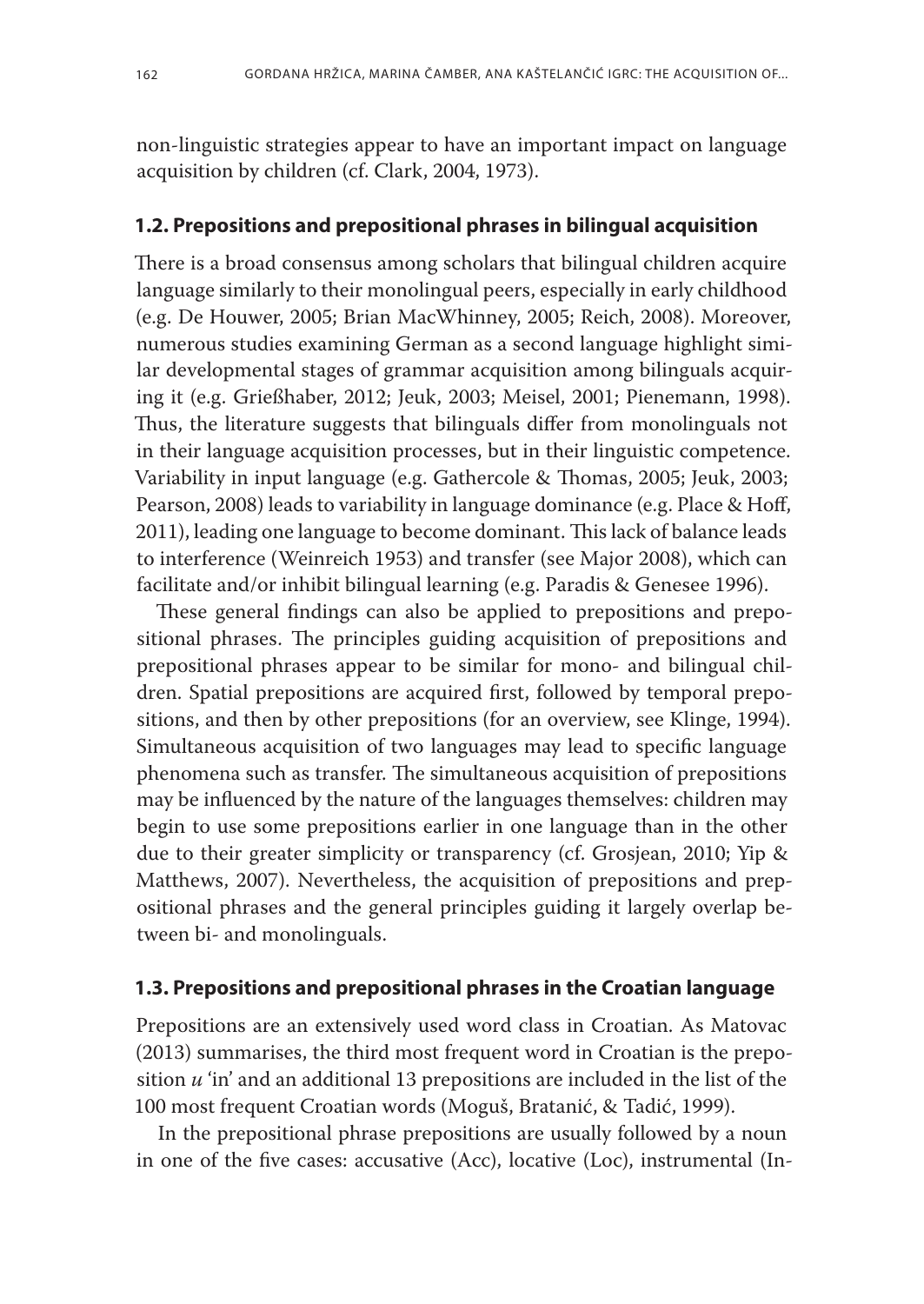str), genitive (Gen) or dative (Dat). Some prepositions may be followed by a noun in different cases. For example, some prepositions express a static locative meaning when followed by a noun in locative (e.g. *Ja sam u kući.* 'I'm in the house.'*)*, or a directional meaning when followed by a noun in accusative case (*Ja idem u kuću.* 'I go (in)to the house.') Children appear to struggle with these types of prepositional phrases in both Croatian and German. Research by Poljak, Hržica and Arapović (2015) and by Hržica, Brdarić, Tadić, Goleš, and Roch (2015) demonstrated children's insecurities in using such phrases: they would sometimes fail to differentiate locative and directional meaning, but rather they would use the preposition and the noun in locative case in order to express both locative and directional meaning (e.g. *Idemo u \*parku*. *'*Let's go to the park.'). This behaviour has also been observed in other languages. Among L1 Turkish children acquiring German, Grießhaber (2007) observed that children have problems using dative and accusative, which is analogous to the place/goal distinction in Croatian, and that such problems can persist until the end of primary school.

While Croatian prepositions as semantic elements have been extensively analysed, their appearance in early child language has been neglected. To the best of our knowledge, this subject has been examined only by Kaštelančić (2014), who described early preposition use from the perspective of preposition heterogeneity. A handful of studies have examined errors made by children when using prepositions and prepositional phrases (Poljak et al., 2015; Županović Filipin, 2015) or have mentioned them when talking about other language features (e.g. Kovačević & Anđel, 1999; Kovačević et. al., 2009).

# **2. AIM AND RESEARCH QUESTIONS**

Since we are unaware of systematic research on the acquisition of prepositional phrases in Croatian, the aim of the present study was to describe the order of appearance of prepositional phrases in CS, track changes in their usage during development and assess how the frequency of children's exposure to those phrases affects their appearance during language acquisition.

We posed three research questions:

- 1. What is the order of acquisition of prepositional phrases?
- 2. Are there developmental changes in the number and diversity of prepositional phrases?
- 3. What is the role of frequency in CDS in the acquisition of prepositional phrases?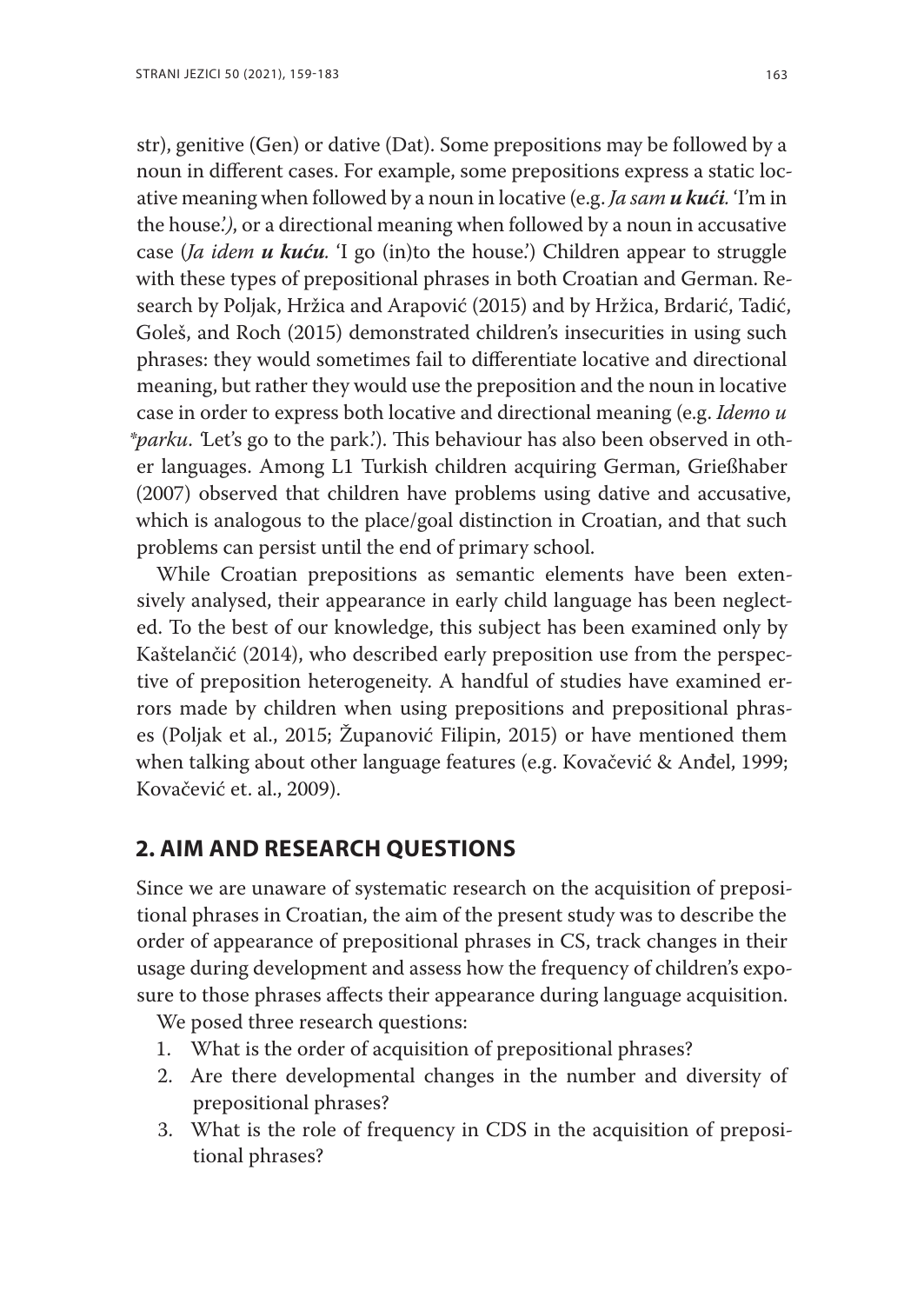In all three cases, we expected to obtain similar results between monoand bilingual children.

# **3. METHOD**

#### **3.1. Participants and materials**

The participants in this study were three monolingual (L1) and four simultaneously bilingual (2L1) Croatian-speaking children. The children in the monolingual group (Table 1) grew up in the urban area of Zagreb, Croatia, whereas the children in the bilingual group (Table 2) were born and raised in Vienna, Austria and were simultaneously exposed to Croatian and German through their families and their surroundings. Nevertheless, the relative uses of the two languages varied across the bilingual children (see Čamber, 2020).

All children were audio- and video-recorded during spontaneous speech interactions with their mothers or other caretakers at home according to standard ethical procedures. For the monolingual participants, longitudinal data were available from the age of 1;5 years to 3;0 years (see Table 1), whereas exemplary data for the bilingual group were available from two time points during the children's third year of life (see Table 2). Monolingual spontaneous speech data were obtained from the Corpus of Croatian Child Language (Kovačević, 2002), while bilingual data were collected as a part of the present study. Transcripts of mono- and bilingual children also included CDS. Although recorded interactions occurred most often with mothers, other individuals (e.g. other family members) were occasionally present during the recordings, and the input of all recorded individuals was taken into account as CDS.

| Variable                | <b>Child</b> |            |            |  |  |  |  |
|-------------------------|--------------|------------|------------|--|--|--|--|
|                         | Antonija     | Marina     | Vieran     |  |  |  |  |
| Age                     | $1;3-2;8$    | $1;5-2;11$ | $0;10-3;2$ |  |  |  |  |
| Hours of recording      | 10           | 21         | 35         |  |  |  |  |
| Number of lemmas in CS  | 1,322        | 1,745      | 3,632      |  |  |  |  |
| Number of lemmas in CDS | 2,865        | 2,538      | 10,738     |  |  |  |  |
| Number of tokens in CS  | 15,019       | 25,302     | 49,481     |  |  |  |  |
| Number of tokens in CDS | 35,899       | 37,984     | 133,533    |  |  |  |  |

Table 1. Spontaneous speech data for monolingual children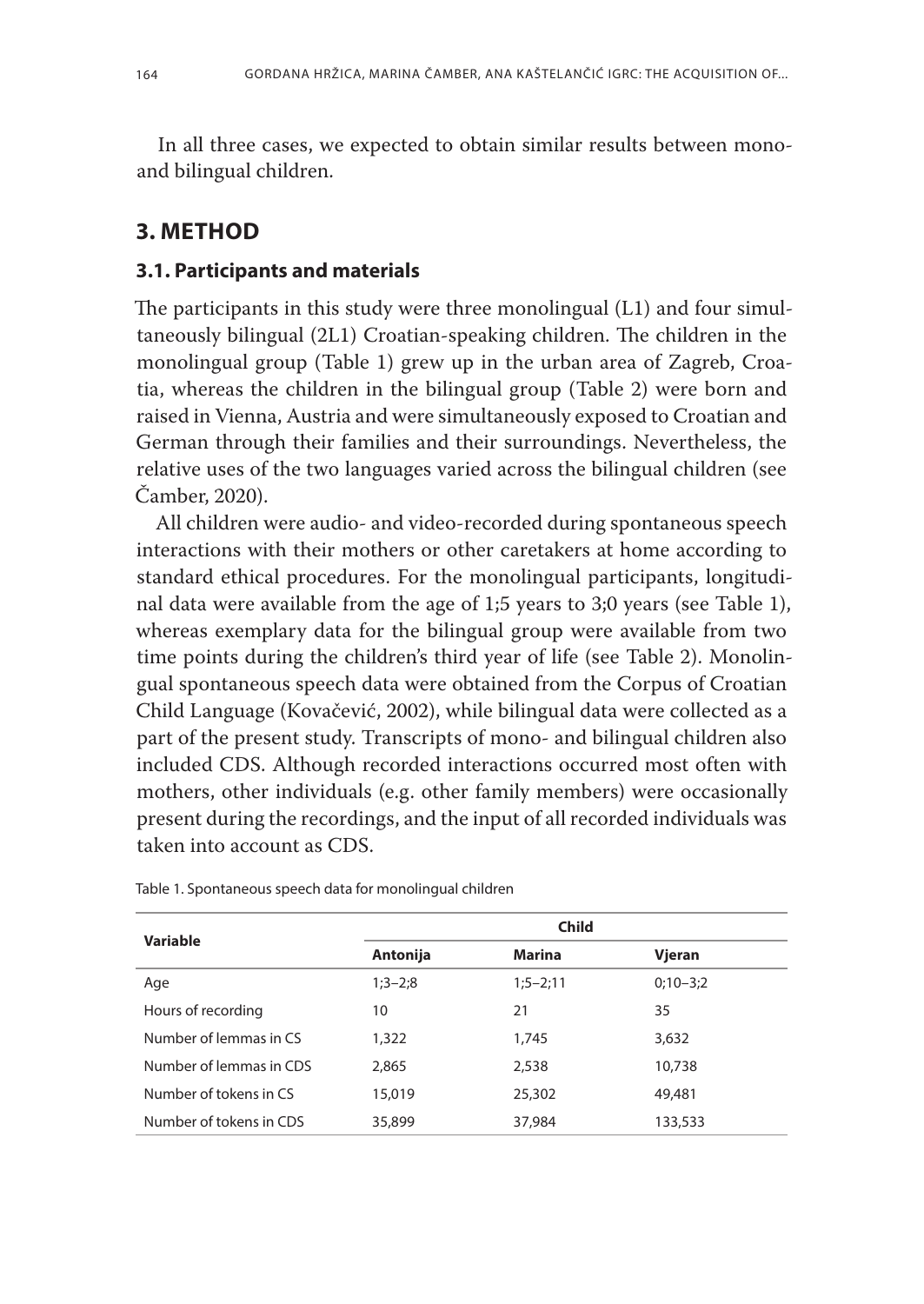Data for the bilingual children were gathered as part of the doctoral work of one of the authors (see Čamber, 2020) and represent an exploratory sample of one hour of recorded spontaneous speech for each of four children aged between 3;0 and 3;4 years (see Table 2).

| Variable                | <b>Child</b> |             |              |           |  |  |  |  |
|-------------------------|--------------|-------------|--------------|-----------|--|--|--|--|
|                         | Ana          | Lara        | <b>Filip</b> | Marko     |  |  |  |  |
| Age                     | $3;0-3;3$    | $3;1 - 3;4$ | $3;1 - 3;4$  | $3;0-3;3$ |  |  |  |  |
| Hours of recording      |              |             | 1            |           |  |  |  |  |
| Number of lemmas in CS  | 492          | 423         | 426          | 318       |  |  |  |  |
| Number of lemmas in CDS | 664          | 734         | 613          | 718       |  |  |  |  |
| Number of tokens in CS  | 1,317        | 1,019       | 1,373        | 723       |  |  |  |  |
| Number of tokens in CDS | 2.042        | 2,476       | 2,848        | 3,516     |  |  |  |  |

Table 2. Spontaneous speech data for bilingual children

## **3.2. Procedure**

Monolingual children were recorded in their homes or immediate surroundings two or three times a month, from the onset of speech until approximately three years of age (Antonija: 2;08, Marina: 3;0, Vjeran 3;03). More details can be found in Hržica (2011, 2012) and in a "read\_me" file within the Corpus of Croatian Child Language (https://childes.talkbank. org/access/Slavic/Croatian/Kovacevic.html). Bilingual children were recorded at two time points three months apart, when children were 3;0-3;4 years old. For each recording, 30 minutes containing the richest speech interaction were selected for transcription. The speech samples were transcribed and coded within the CLAN program of the CHILDES system (MacWhinney, 2000).

Because parental input is viewed as one of the key factors in children's language acquisition (e.g. Cartmill et al. 2013; Cristofaro & Tamis-LeMonda 2012; De Houwer 2007; Korecky-Kröll et al. 2016), parental CDS was also analysed. The frequencies of all word tokens and preposition tokens were extracted using the *freq* command in CLAN and imported into Microsoft Excel. In addition, the percentage of prepositional phrases in CS and CDS was calculated for each child.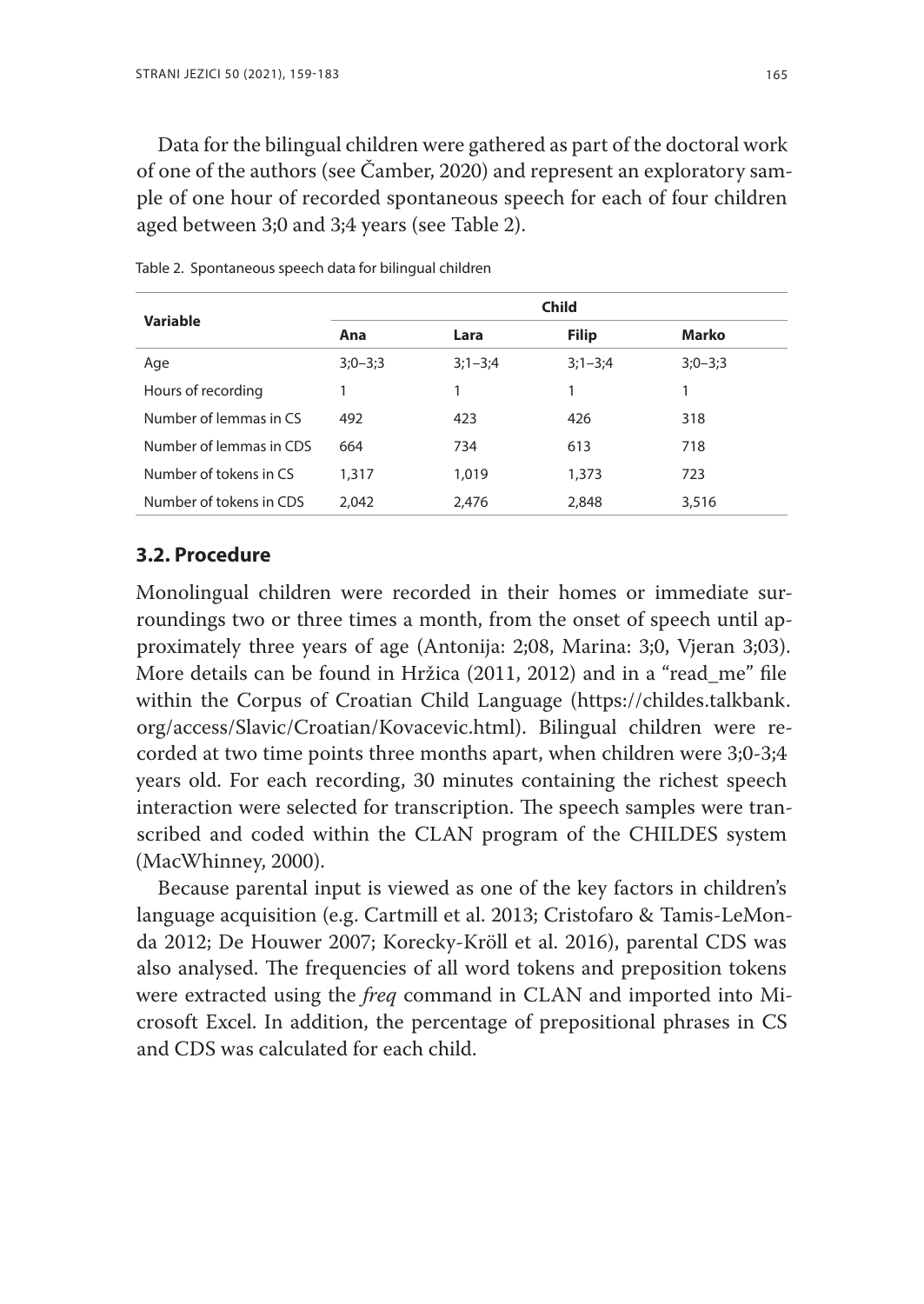# **4. RESULTS**

'in the sand'

#### **4.1. Order of acquisition of Croatian prepositional phrases**

The first appearance of prepositional phrases in the monolingual corpus was recorded between 1;7 and 1;9 years (Marina: 1;9, Antonija: 1;7 and Vjeran: 1;8) with the prepositions *u* 'in' and *na* 'on'. Prepositions accounted for approximately 6% of all tokens during each month of recording (min =  $0$ , max = 21, mean = 6.18, SD = 5.302). Among all utterances, a maximum of 10% per month included a preposition (min = 0, max = 10, mean =  $3.85$ ,  $SD = 3.161$ . The number of prepositions, the percentage of prepositions in tokens and the percentage of prepositions per utterance increased with chronological age, and all three correlations were strong [number: r = .795,  $p < .001$ ; percentage (tokens):  $r = .816$ ,  $p < .001$ ; percentage (utterances): r  $= .820, p < .001$ .

Example (1). First use of a prepositional phrase in Marina's CS Marina 1;9 years \*CHI: *u pijesku* in-LOC sand-LOC.sg

Children started producing prepositional phrases at approximately the same time (Marina – 1;9, Antonija 1;7, Vjeran – 1;8), and Table 3 indicates in which months they used each phrase again, with data analysed up to 14 months after initial use. For all three children, the first preposition was *u* 'in', used to express both location and direction. The second preposition was *na*, again used to express both location ('at, on') and direction ('to, on'). These two early prepositional phrases were soon followed by *s(a):Instr* 'with', *za:Acc* 'for' and *od:Gen* 'from, of'. Next to appear were spatial prepositional phrases *po*:*Loc* 'alongside' and *po:Acc* 'for', as well as *iz:Gen* 'out of', *kod:Gen* 'at, by' and *s:Gen* 'from'. The table shows that the three children gradually used more prepositional phrases with time, that some phrases were used routinely but others less often, and that some phrases were used only by some children while others were used by all three.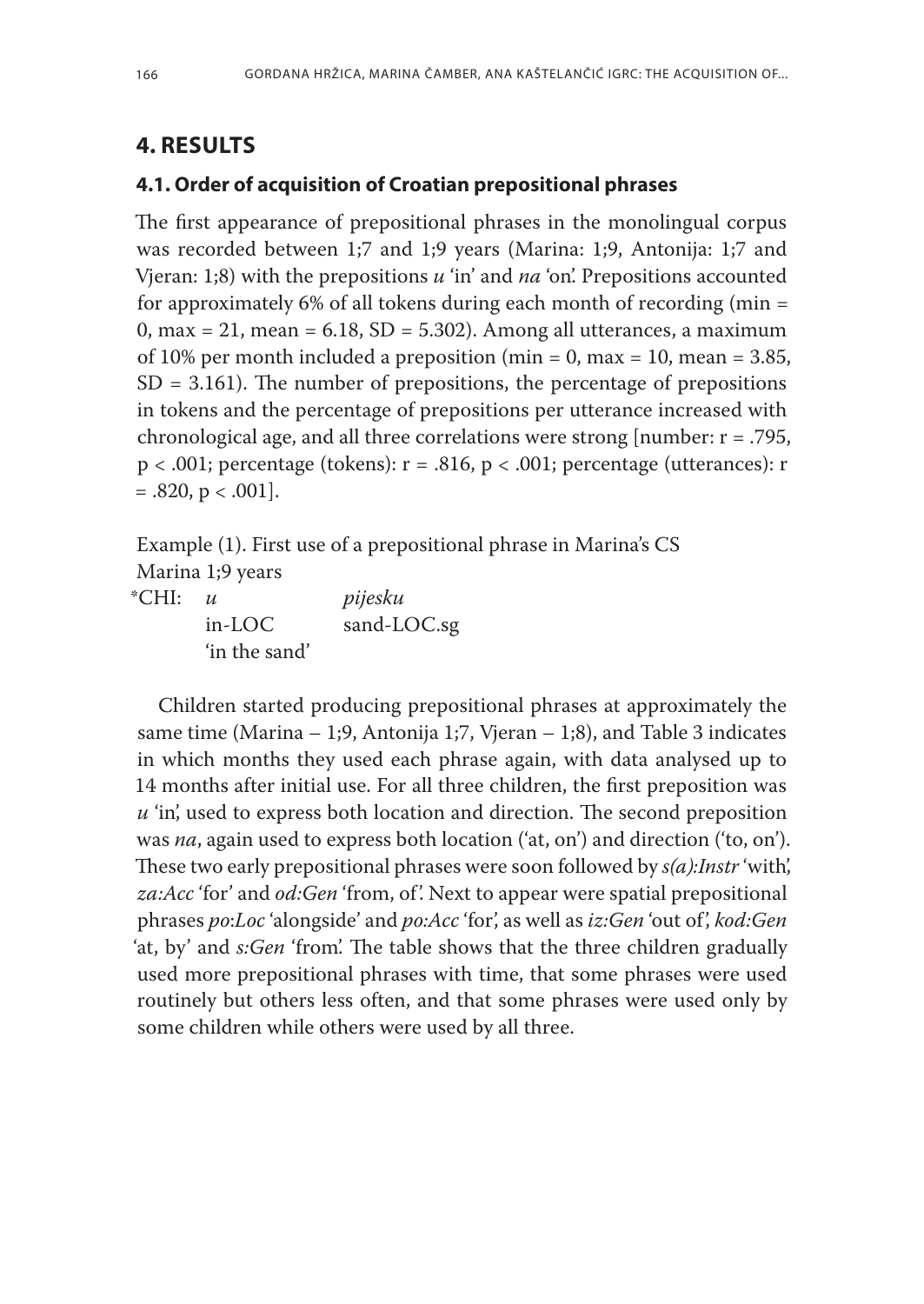| Case       | <b>Meaning</b>   | <b>Child</b> | 1         | $\overline{2}$ | 3         | 4         | 5         | 6              | 7         | 8                 | 9         | 10             | 11     | 12        | 13        | 14        | 15     |
|------------|------------------|--------------|-----------|----------------|-----------|-----------|-----------|----------------|-----------|-------------------|-----------|----------------|--------|-----------|-----------|-----------|--------|
| u:Acc      |                  | Marina       | $+$       | $+$            | $^{+}$    | $^{+}$    | $^{+}$    | $^{+}$         | $+$       | $+$               | $+$       | $+$            | $^{+}$ | $^{+}$    | $^{+}$    | $+$       | $^{+}$ |
|            | 'in, to'         | Antonija     | $+$       | $+$            | $\ddot{}$ | $^{+}$    | $^{+}$    | $^{+}$         | $^{+}$    | $\ddot{}$         | $+$       | $+$            | $^{+}$ | $^{+}$    | $+$       | $^{+}$    |        |
|            |                  | Vjeran       | $^{+}$    |                | $^{+}$    | $+$       | $+$       | $+$            | $^{+}$    | $^{+}$            | $\ddot{}$ | $^{+}$         | $^{+}$ | $\ddot{}$ | $^{+}$    | $^{+}$    | $^{+}$ |
| u:Loc      |                  | Marina       | $^{+}$    | $^{+}$         | $^{+}$    | $+$       | $+$       | $^{+}$         | $^{+}$    | $\overline{+}$    | $\ddot{}$ | $\overline{+}$ | $^{+}$ | $\ddot{}$ | $^{+}$    | $^{+}$    | $^{+}$ |
|            | 'in'             | Antonija     | $\ddot{}$ | $\ddot{}$      | $\ddot{}$ | $\ddot{}$ | $^{+}$    | $\overline{+}$ | $\ddot{}$ | $\ddot{}$         | $\ddot{}$ | $\ddot{}$      | $^{+}$ | $\ddot{}$ | $^{+}$    |           |        |
|            |                  | Vjeran       | $^{+}$    | $\ddot{}$      | $\ddot{}$ | $\ddot{}$ | $\ddot{}$ | $^{+}$         | $\ddot{}$ | $^{+}$            | $^{+}$    | $\ddot{}$      | $^{+}$ | $\ddot{}$ | $^{+}$    | $^{+}$    | $^{+}$ |
| na:Acc     |                  | Marina       |           |                |           | $^{+}$    | $\ddot{}$ | $^{+}$         | $\ddot{}$ | $^{+}$            | $\ddot{}$ | $\ddot{}$      | $^{+}$ | $^{+}$    | $^{+}$    | $^{+}$    | $^{+}$ |
|            | 'to, on'         | Antonija     |           |                |           | $^{+}$    | $\ddot{}$ | $^{+}$         | $\ddot{}$ | $^{+}$            | $\ddot{}$ | $\ddot{}$      | $^{+}$ | $^{+}$    | $^{+}$    | $^{+}$    |        |
|            |                  | Vjeran       |           |                | $^{+}$    | $^{+}$    | $+$       | $+$            | $\ddot{}$ | $^{+}$            | $\ddot{}$ | $^{+}$         | $^{+}$ | $^{+}$    | $\ddot{}$ | $^{+}$    | $+$    |
| na:Loc     |                  | Marina       |           | $^{+}$         | $^{+}$    | $^{+}$    | $+$       | $+$            | $\ddot{}$ | $\ddot{}$         | $\ddot{}$ | $^{+}$         | $^{+}$ | $^{+}$    | $^{+}$    | $^{+}$    | $+$    |
|            | 'at, on(to)'     | Antonija     |           |                |           | $+$       | $+$       | $+$            | $^{+}$    | $^{+}$            | $^{+}$    | $^{+}$         | $^{+}$ | $^{+}$    | $^{+}$    | $^{+}$    |        |
|            |                  | Vjeran       |           |                | $^{+}$    | $^{+}$    | $+$       | $^{+}$         | $^{+}$    | $^{+}$            | $^{+}$    | $^{+}$         | $^{+}$ | $^{+}$    | $^{+}$    | $^{+}$    | $^{+}$ |
| s(a):Instr |                  | Marina       |           |                | $\ddot{}$ | $^{+}$    |           | $^{+}$         | $\ddot{}$ | $\ddot{}$         | $\ddot{}$ | $^{+}$         | $^{+}$ | $\ddot{}$ | $\ddot{}$ | $^{+}$    | $^{+}$ |
|            | 'with'           | Antonija     |           |                |           |           |           |                | $\ddot{}$ | $\ddot{}$         | $\ddot{}$ | $^{+}$         | $^{+}$ | $\ddot{}$ | $\ddot{}$ | $^{+}$    | $^{+}$ |
|            |                  | Vjeran       |           | $^{+}$         | $^{+}$    | $^{+}$    | $^{+}$    | $^{+}$         | $\ddot{}$ | $\ddot{}$         | $\ddot{}$ | $^{+}$         | $^{+}$ | $^{+}$    | $\ddot{}$ | $^{+}$    | $^{+}$ |
| za:Acc     |                  | Marina       |           |                |           |           | $^{+}$    | $^{+}$         | $^{+}$    | $\ddot{}$         | $\ddot{}$ | $\ddot{}$      | $^{+}$ | $^{+}$    | $^{+}$    | $\ddot{}$ | $^{+}$ |
|            | 'for'            | Antonija     |           |                |           |           |           |                | $\ddot{}$ | $^{+}$            |           | $^{+}$         | $+$    |           |           | $^{+}$    |        |
|            |                  | Vjeran       |           |                |           |           | $^{+}$    | $^{+}$         | $+$       | $^{+}$            | $^{+}$    | $^{+}$         | $^{+}$ | $^{+}$    | $^{+}$    | $^{+}$    | $^{+}$ |
| od:Gen     |                  | Marina       |           |                | $+$       | $^{+}$    | $^{+}$    | $^{+}$         | $^{+}$    | $+$               | $^{+}$    | $^{+}$         | $^{+}$ | $^{+}$    | $^{+}$    | $^{+}$    | $^{+}$ |
|            | 'from, of'       | Antonija     |           |                |           |           |           |                |           | $+$               |           | $^{+}$         | $^{+}$ | $^{+}$    | $^{+}$    |           |        |
|            |                  | Vjeran       |           |                |           |           | $^{+}$    | $^{+}$         | $^{+}$    | $\qquad \qquad +$ | $^{+}$    | $\ddot{}$      | $^{+}$ | $^{+}$    | $^{+}$    | $^{+}$    | $+$    |
| po:Loc     |                  | Marina       |           |                |           | $^{+}$    | $^{+}$    |                |           |                   | $\ddot{}$ |                |        |           |           | $\ddot{}$ |        |
|            | 'along-<br>side' | Antonija     |           |                |           | $+$       | $^{+}$    |                | $\ddot{}$ | $^{+}$            | $\ddot{}$ | $^{+}$         |        | $^{+}$    |           |           |        |
|            |                  | Vjeran       |           |                |           |           |           | $+$            |           | $^{+}$            | $+$       | $^{+}$         |        |           |           |           | $^{+}$ |
| iz:Gen     |                  | Marina       |           |                |           |           |           | $+$            |           |                   |           | $^{+}$         |        |           |           |           |        |
|            | 'out of'         | Antonija     |           |                |           |           |           |                | $+$       |                   | $+$       |                |        |           | $+$       |           |        |
|            |                  | Vjeran       |           |                |           |           |           |                | $^{+}$    |                   |           | $+$            | $+$    |           | $+$       | $^{+}$    | $^{+}$ |
| po:Acc     |                  | Marina       |           |                |           |           |           |                |           |                   | $+$       |                | $^{+}$ |           |           |           |        |
|            | 'for'            | Antonija     |           |                |           |           |           |                |           |                   |           | $^{+}$         |        |           | $^{+}$    |           |        |
|            |                  | Vjeran       |           |                |           |           |           |                |           |                   |           | $^{+}$         | $^{+}$ |           |           |           |        |
| kod:Gen    |                  | Marina       |           |                |           |           |           |                |           |                   |           | $^{+}$         | $^{+}$ | $^{+}$    | $^{+}$    | $^{+}$    | $^{+}$ |
|            | 'at, by'         | Antonija     |           |                |           |           |           |                |           |                   |           |                |        | $^{+}$    | $^{+}$    |           |        |
|            |                  | Vjeran       |           |                |           |           |           |                | $^{+}$    | $+$               | $+$       | $+$            | $^{+}$ | $^{+}$    | $^{+}$    | $^{+}$    | $^{+}$ |
| s:GEN      |                  | Marina       |           |                |           |           |           | $^{+}$         |           |                   |           | $^{+}$         | $^{+}$ |           |           |           |        |
|            | 'from'           | Antonija     |           |                |           |           |           |                |           |                   |           |                |        |           | $^{+}$    |           |        |
|            |                  | Vjeran       |           |                |           |           |           |                |           |                   |           |                | $^{+}$ |           |           |           | $^{+}$ |

Table 3. Appearance of Croatian prepositional phrases in L1 child language\*

\* The column '1' corresponds to the first month that the child was recorded using the indicated prepositional phrase, and then the subsequent 14 months are indicated with the numbers '2' through '15'. One or more uses of the same prepositional phrase in each subsequent month is indicated with a '+'.

All prepositional phrases used by the monolingual children were also used by the bilingual children, who were older at both time points analysed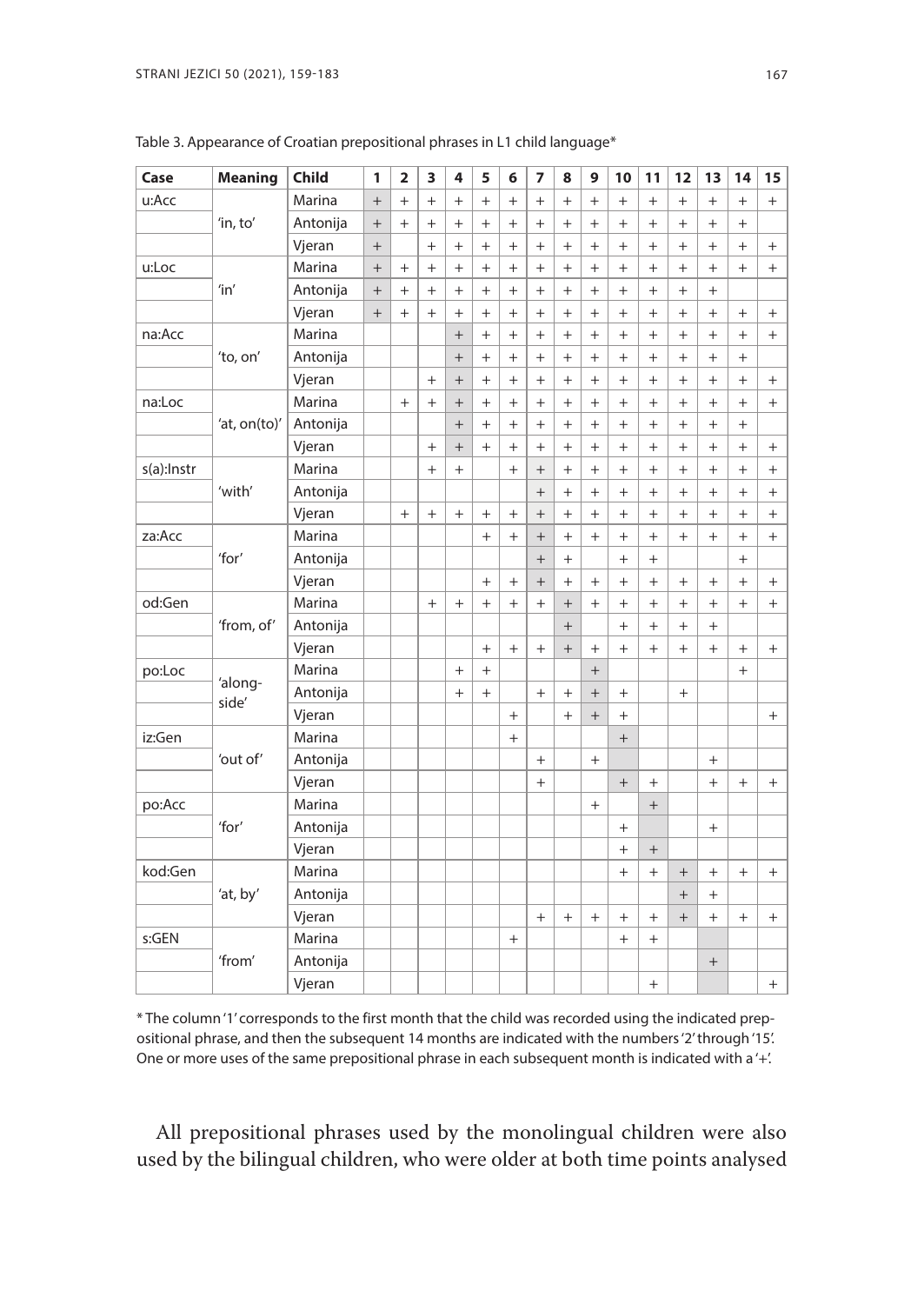(age 3;0/3;1 and 3;3/3;4). However, only some phrases were used by all four bilingual children. Due to the rather small exploratory sample, the children produced only 11 prepositional phrases in total (Table 4). The only phrase that appeared among bilinguals but not monolinguals was *uz:Acc* 'at, by, along'. Some prepositional phrases were used by only one bilingual child, and several were used at only one of the two time points, e.g. Marko used *pod:Gen* 'under' or *uz:Acc* 'at, by, along'. This can be explained by the fact that children used certain prepositional phrases only in certain situations (e.g. during play).

| Case       | <b>Meaning</b> | <b>Child</b> | 1      | $\overline{2}$ | Case      | <b>Meaning</b>  | <b>Child</b> | 1   | $\overline{2}$ |
|------------|----------------|--------------|--------|----------------|-----------|-----------------|--------------|-----|----------------|
| u:Acc      |                | Ana          |        | $+$            | od:Gen    |                 | Ana          | $+$ | $^{+}$         |
|            |                | Lara         | $^{+}$ |                |           |                 | Lara         | $+$ |                |
|            | 'in, to'       | Marko        | $^{+}$ | $+$            |           | 'from, of'      | Marko        |     |                |
|            |                | Filip        | $^{+}$ | $+$            |           |                 | Filip        |     |                |
| u:Loc      |                | Ana          | $^{+}$ | $+$            | kod:Gen   |                 | Ana          | $+$ | $+$            |
|            |                | Lara         | $^{+}$ | $+$            |           |                 | Lara         | $+$ |                |
|            | 'in'           | Marko        | $^{+}$ |                |           | 'at, by'        | Marko        |     |                |
|            |                | Filip        | $+$    | $+$            |           |                 | Filip        |     |                |
| na:Acc     |                | Ana          |        |                | bez:Gen   |                 | Ana          | $+$ | $^{+}$         |
|            |                | Lara         | $^{+}$ |                |           |                 | Lara         |     |                |
|            | 'to, on'       | Marko        | $^{+}$ | $+$            |           | 'without'       | Marko        |     |                |
|            |                | Filip        | $^{+}$ | $+$            |           |                 | Filip        |     |                |
| na:Loc     |                | Ana          | $^{+}$ | $+$            | ispod:Gen |                 | Ana          |     |                |
|            |                | Lara         | $^{+}$ |                |           |                 | Lara         |     |                |
|            | 'at, on(to)'   | Marko        |        |                |           | 'under'         | Marko        | $+$ |                |
|            |                | Filip        |        | $+$            |           |                 | Filip        |     |                |
| s(a):Instr |                | Ana          | $^{+}$ | $+$            | uz:Acc    |                 | Ana          |     |                |
|            |                | Lara         |        |                |           |                 | Lara         |     |                |
|            | 'with'         | Marko        |        | $^{+}$         |           | 'at, by, along' | Marko        | $+$ |                |
|            |                | Filip        |        |                |           |                 | Filip        |     |                |
| za:Acc     |                | Ana          | $^{+}$ | $+$            |           |                 |              |     |                |
|            |                | Lara         | $^{+}$ |                |           |                 |              |     |                |
|            | 'for'          | Marko        |        |                |           |                 |              |     |                |
|            |                | Filip        |        | $^{+}$         |           |                 |              |     |                |

Table 4. The appearance of Croatian prepositional phrases in 2L1 child language\*

\* The '1' corresponds to the early time point when children were aged 3;0/3;1. The '2' corresponds to the time point when they were age 3;3/3;4. At each time point, CS and CDS were recorded for 1 h. One or more uses of the same prepositional phrase in each subsequent month is indicated with a '+'.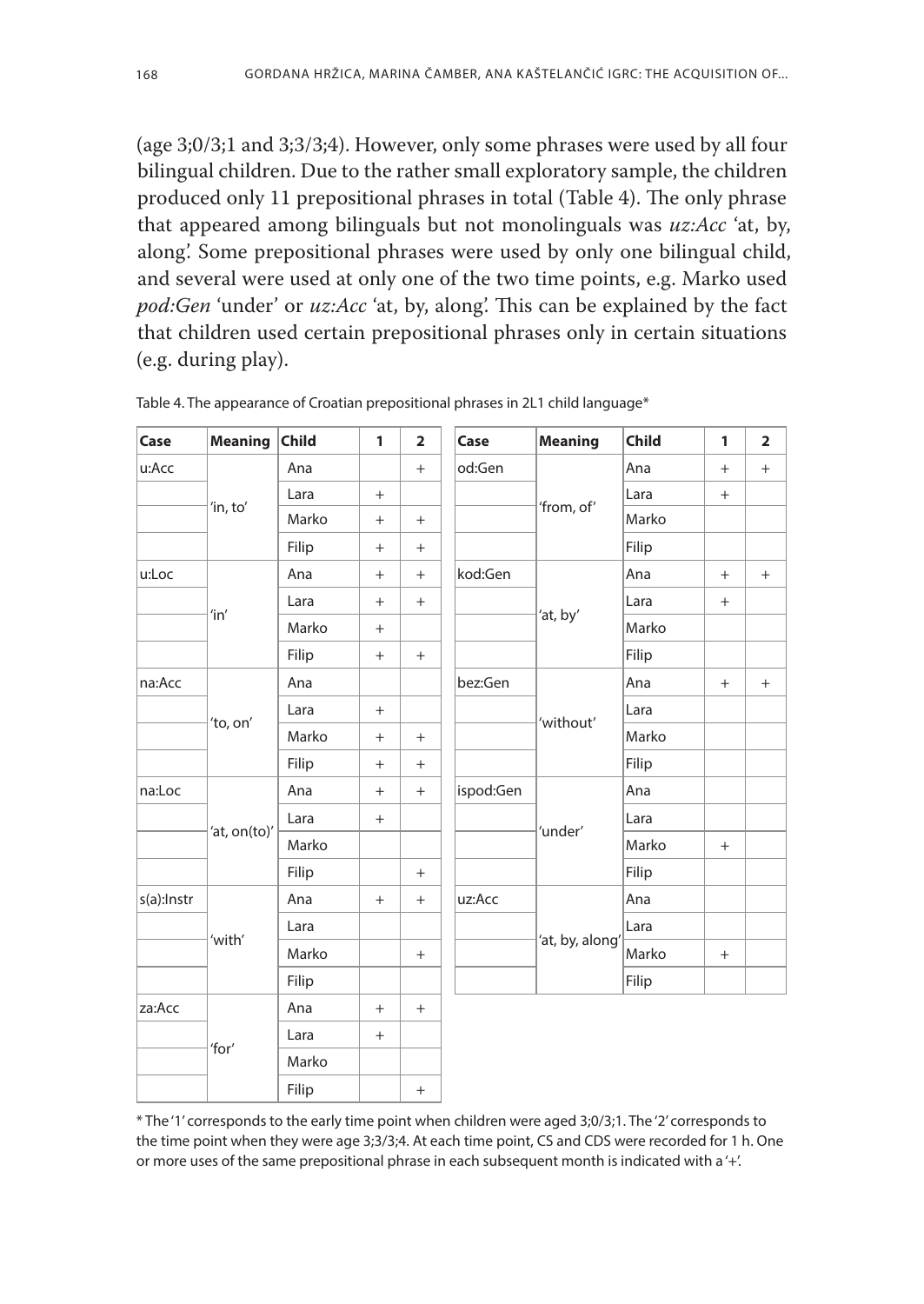# **4.2. Developmental changes in the number and diversity of prepositional phrases**

Preposition acquisition by monolingual children was evaluated over the course of early development by analysing the 10 prepositional phrases most frequently observed in spontaneous CS at three time points: when children were 1;7-2;0 years old, 2;1-2;6 years old and 2;7-3;0 years old (see Figure 1).



Figure 1. The 10 Croatian prepositional phrases most frequently used by L1 children at three stages of early language acquisition.

The most frequent prepositional phrases at the age of 1;7-2;0 years were *u:Loc* 'in' and *u:Acc* 'in, to', followed by *na:Loc* 'at, on(to)' and *na:Acc* 'to, on'. Also relatively frequent was the prepositional phrase *od:Gen* 'from, of' – (8%). The earlier acquired prepositional phrases with *u* 'in' and *na* 'on' were used most often, accounting for 76% of all prepositions. At the later age of 2;1–2;6 years, both of these prepositional phrases remained quite common. Nevertheless, their frequency decreased to 60%, while that of *s(a):Instr* 'with' increased to 16% and that of *za:Acc* 'for' to 10%. At 2;7–3;0 years, *u* 'in' and *na* 'on' remained common, but *s(a):Instr* 'with' gained importance and other prepositional phrases became more frequent, indicating a more diverse use of prepositions among older toddlers. Indeed, the earliest acquired prepositional phrases accounted for only 51% of all prepositional phrases at this age. Pearson correlation analysis indicated that with age, the percentage of early acquired prepositional phrases decreased ( $r = .379$ ,  $p < .05$ ), while that of other prepositional phrases grew ( $r = .532$ ,  $p < .001$ ;  $r = .322$ ,  $p < .05$ ). Across all three stages, 32 different prepositional phrases were found.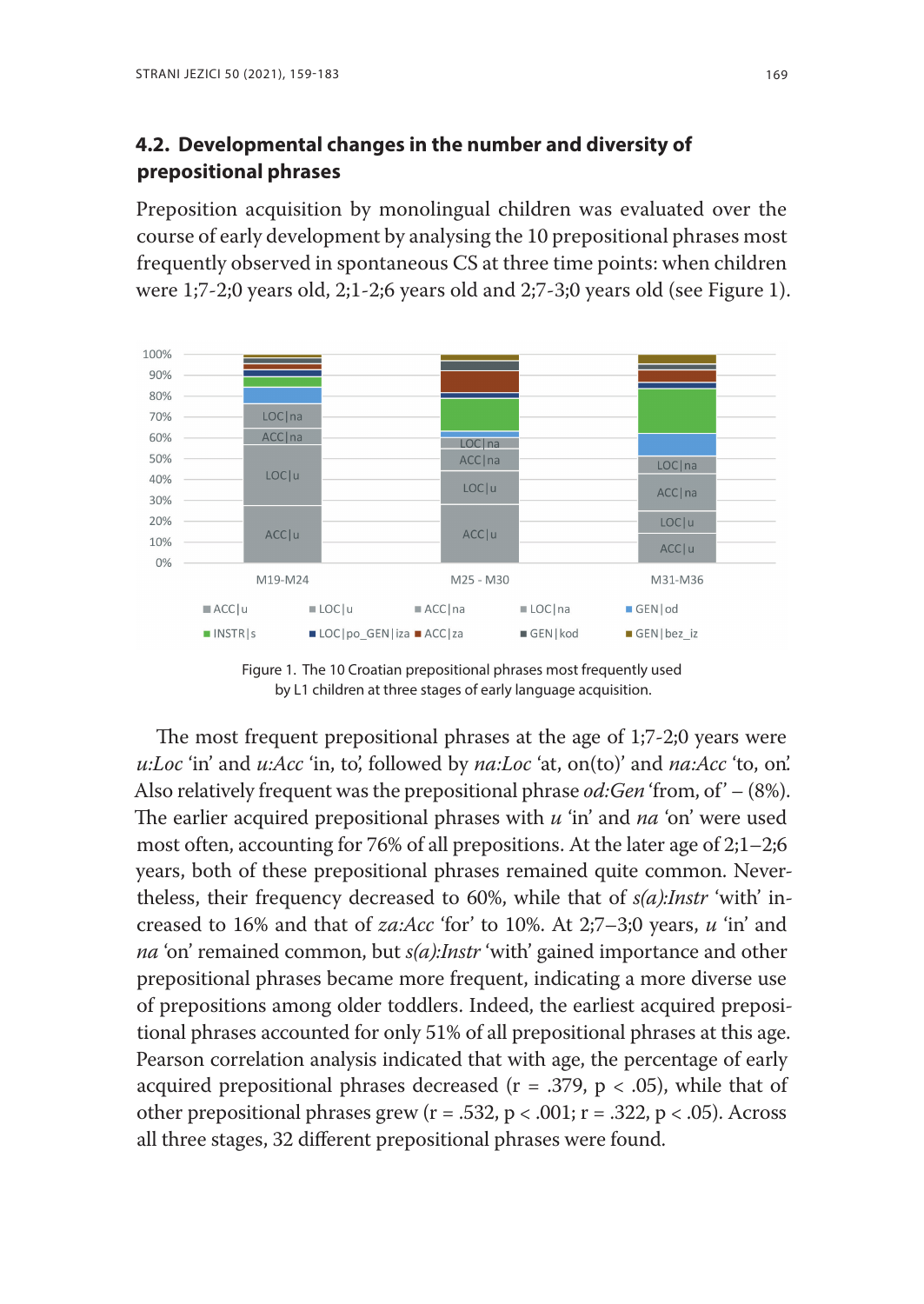Among bilingual children, the prepositional phrases with *u* 'in' and *na* 'on' were very frequent at both time points examined (Figure 2). At the age of 3;0/3;1 years, these two prepositional phrases dominated, accounting for 49% of all prepositional phrases (*u*:*Loc* – 20%, *u:Acc* – 18%, *na:Loc –* 4%, *na:Acc* – 7%). By comparison, prepositional phrases with *u* 'in' and *na* 'on' (in Loc and Acc) represented 51% of overall preposition use in the speech of monolingual children aged 2;7-3;0 years. The bilingual group used other prepositional phrases at moderate frequencies: *za:Acc* 'for' – 16%, *s(a):Instr* 'with' – 14% and *kod:Gen* 'at, by' – 11%. The pattern of prepositional phrases among bilingual children at 3;3-3;4 years was similar to that at the first time point: *u* 'in' and *na* 'on' accounted for 53% of all prepositional phrases (*u:Loc* in – 29%, *u:Acc* – 12%; *na:Loc* – 7% and *na:Acc* – 5%), followed by *kod:Gen* 'at, by', *s(a):Instr* 'with' and *za:Acc* 'for'. Only 11 prepositional phrases were recorded for bilingual children across both time points.



Figure 2. All 11 Croatian prepositional phrases used by 2L1 children at two stages of early language acquisition.

#### **4.3. Frequency of prepositional phrases in child language**

#### 4.3.1. Monolingual data

Large differences in the frequencies of different phrases were evident (Table 5), ranging from 396 tokens to only one. The most frequent prepositional phrases were *u:Loc/Acc* 'in', *s(a):Instr* 'with', *na:Loc/Acc* 'at/to/on', *za:Acc*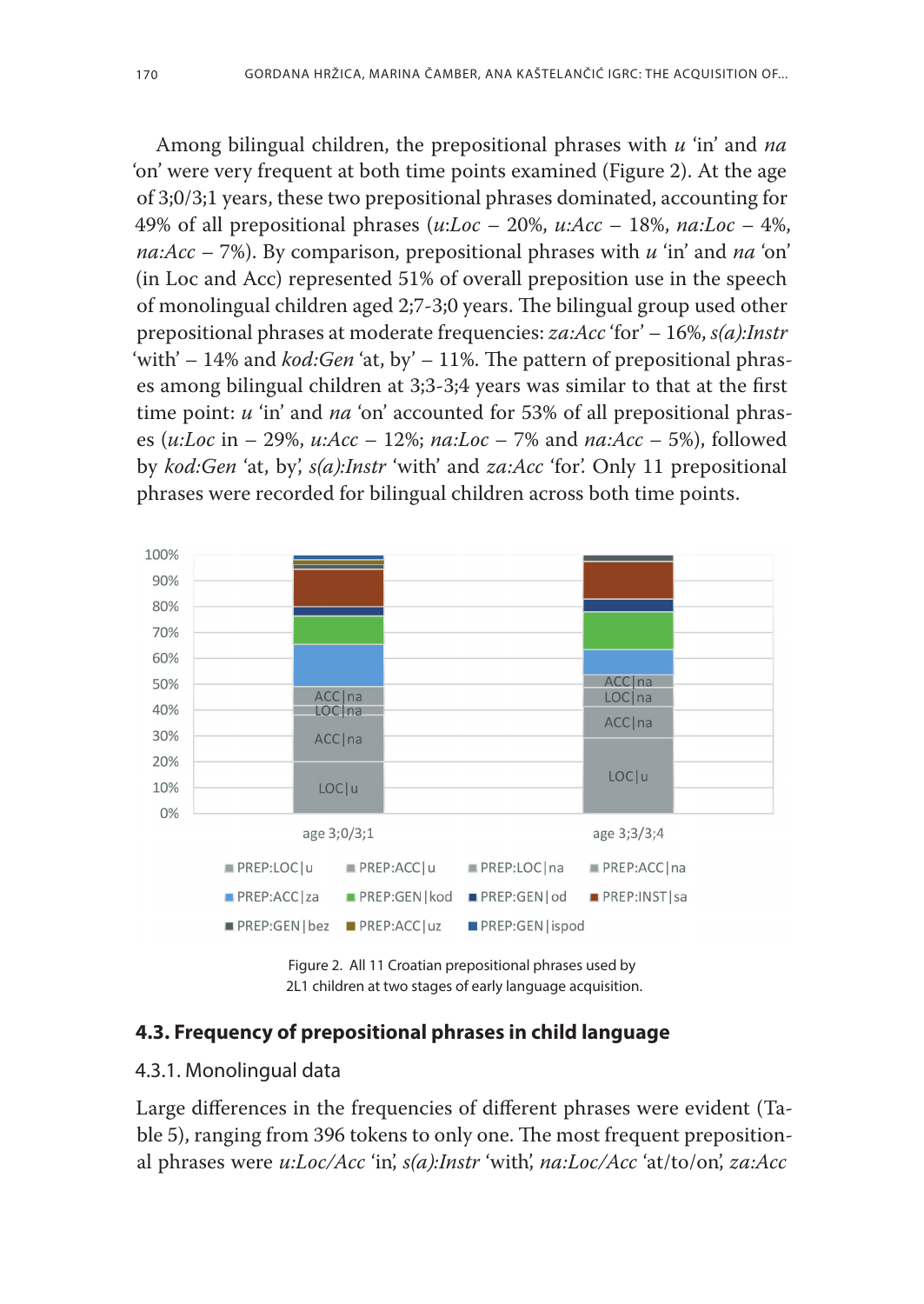'for' and *od:Gen* 'from, of', all of which had frequencies greater than 100. Phrases that occurred only once were *pod:Instr* 'below', *između:Gen* 'between', *iznad:Gen* 'over, *kraj:Gen* 'by', *nakon:Gen* 'after', *pored:Gen* 'next to' and *zbog:Gen* 'because of'. Vjeran used the most diverse set of prepositional phrases, producing 30 of the 32 prepositional phrases found in the corpus by the age of 3 years. The most frequent types of prepositional phrases in CS had a primarily spatial meaning. Among the seven most frequent prepositional phrases, which appeared in more than 100 tokens, only two were not primarily spatial: *s(a):Instr* 'with' and *za:Acc* 'for', both of which were used exclusively for people.

The three monolingual children differed in the overall number of prepositional phrases they used, but they used the same phrases with similar frequencies. The four most frequently used prepositional phrases were the same for all three children (Table 5). The least frequent prepositional phrases appeared only once or twice. In light of these similarities, the data from the three children were combined in the comparison between CS and CDS (Table 6).

|                | Prepositional<br>phrases | <b>English translation</b> | <b>Marina</b>  | Antonija | Vjeran         | All |
|----------------|--------------------------|----------------------------|----------------|----------|----------------|-----|
| 1              | u:Acc                    | in, to (directive)         | 102            | 84       | 210            | 396 |
| $\overline{2}$ | s(a):Instr               | with                       | 62             | 47       | 167            | 276 |
| 3              | u:Loc                    | in (locative)              | 80             | 53       | 131            | 264 |
| 4              | na:Acc                   | to, on                     | 98             | 33       | 80             | 211 |
| 5              | za:Acc                   | for                        | 62             | 16       | 58             | 136 |
| 6              | na:Loc                   | at, on(to)                 | 33             | 31       | 54             | 118 |
| $\overline{7}$ | od:Gen                   | from, of                   | 25             | 12       | 73             | 110 |
| 8              | kod:Gen                  | at, by                     | 21             | 9        | 34             | 64  |
| 9              | iz:Gen                   | out of                     | 5              | 5        | 45             | 55  |
| 10             | po:Loc                   | alongside                  | $\overline{7}$ | 10       | 17             | 34  |
| 11             | po:Acc                   | for                        | $\overline{2}$ | 5        | 18             | 25  |
| 12             | ispod:Gen                | under                      | 1              | $\Omega$ | 22             | 23  |
| 13             | iza:Gen                  | behind                     | $\Omega$       | $\Omega$ | 21             | 21  |
| 14             | s:Gen                    | from                       | 4              | 1        | 9              | 14  |
| 15             | do:Gen                   | by                         | 3              | $\Omega$ | 9              | 12  |
| 16             | preko:Gen                | over, across               | 5              | $\Omega$ | $\overline{7}$ | 12  |
| 17             | ispred:Gen               | in front of                | $\mathbf{0}$   | $\Omega$ | 9              | 9   |

Table 5. Token frequencies of Croatian prepositional phrases in monolingual CS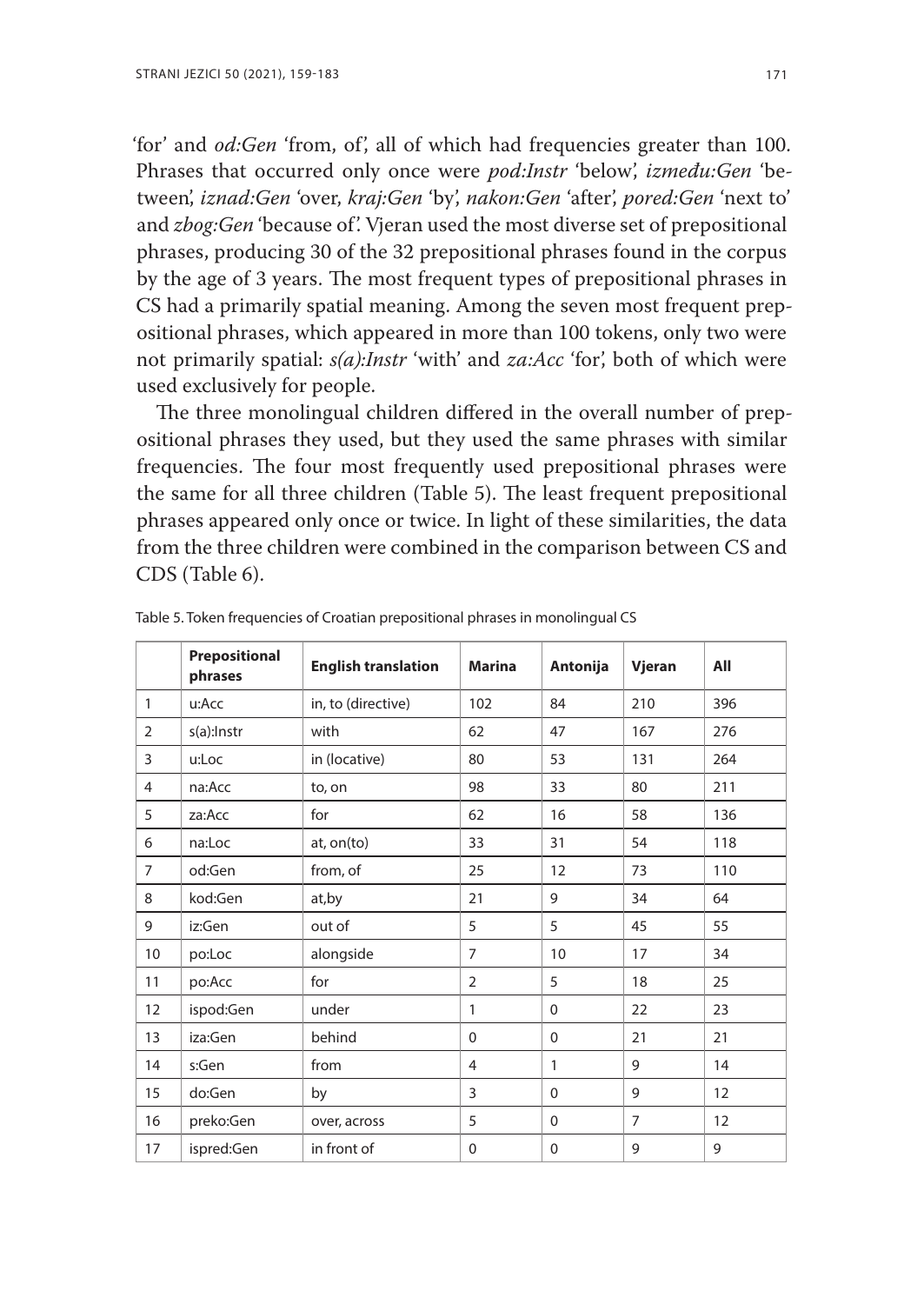|    | Prepositional<br>phrases | <b>English translation</b>                     | <b>Marina</b>  | Antonija     | Vjeran         | All            |
|----|--------------------------|------------------------------------------------|----------------|--------------|----------------|----------------|
| 18 | kroz:Acc                 | through                                        | $\overline{2}$ | $\mathbf{1}$ | 5              | 8              |
| 19 | bez:Gen                  | without                                        | 1              | $\mathbf{1}$ | 6              | 8              |
| 20 | o:Loc                    | about                                          | 1              | $\Omega$     | 5              | 6              |
| 21 | oko:Gen                  | around                                         | $\Omega$       | 0            | 4              | $\overline{4}$ |
| 22 | k:Dat                    | towards                                        | $\overline{2}$ | $\Omega$     | 1              | 3              |
| 23 | pokraj:Gen               | by                                             | $\Omega$       | $\mathbf{1}$ | $\overline{2}$ | 3              |
| 24 | prije:Gen                | before                                         | $\Omega$       | $\mathbf 0$  | $\overline{2}$ | $\overline{2}$ |
| 25 | prema:Loc                | towards, according to                          | $\Omega$       | $\Omega$     | $\overline{2}$ | $\overline{2}$ |
| 26 | pod:Acc                  | under                                          | $\Omega$       | $\mathbf 0$  | 1              | $\mathbf{1}$   |
| 27 | između:Gen               | between                                        | $\Omega$       | 1            | $\Omega$       | $\mathbf{1}$   |
| 28 | iznad:Gen                | over                                           | $\Omega$       | $\Omega$     | 1              | 1              |
| 29 | kraj:Gen                 | by                                             | 1              | $\Omega$     | $\Omega$       | 1              |
| 30 | nakon:Gen                | after                                          | $\Omega$       | $\mathbf 0$  | 1              | $\mathbf{1}$   |
| 31 | pored:Gen                | next to                                        | $\Omega$       | $\Omega$     | 1              | $\mathbf{1}$   |
| 32 | zbog:Gen                 | because of                                     | $\Omega$       | $\mathbf 0$  | 1              | $\mathbf{1}$   |
|    |                          | All                                            | 517            | 310          | 996            | 1823           |
|    |                          | Tokens (All)                                   | 25,302         | 15,019       | 49,481         | 89,802         |
|    |                          | % of tokens that were<br>prepositional phrases | 2%             | 2%           | 2%             | 2%             |

In the CDS across the three monolingual children, 44 prepositional phrases appeared (Table 6), of which 25 appeared as CDS in the recordings for all three children. The remaining prepositional phrases appeared in recordings for one or two children. While the frequencies of prepositional phrases in CDS varied substantially, the 10 most frequent ones were the same as in the CS of all children, while the least frequent ones were quite similar between adults and children.

| Table 6. Token frequencies of Croatian prepositional phrases used in CDS with monolingual children |  |  |
|----------------------------------------------------------------------------------------------------|--|--|
|----------------------------------------------------------------------------------------------------|--|--|

|   | Prepositional<br>phrases | <b>English translation</b> | Marina-<br><b>CDS</b> | Antonija-<br><b>CDS</b> | Vjeran-<br><b>CDS</b> | ALL-<br><b>CDS</b> |
|---|--------------------------|----------------------------|-----------------------|-------------------------|-----------------------|--------------------|
|   | $s(a)$ : Instr           | with                       | 214                   | 219                     | 551                   | 984                |
| 2 | u:Loc                    | in (locative)              | 226                   | 190                     | 542                   | 958                |
| 3 | u:Acc                    | in, to (directive)         | 135                   | 182                     | 613                   | 930                |
| 4 | na:Loc                   | at, on(to)                 | 158                   | 146                     | 327                   | 631                |
| 5 | na:Acc                   | to, on                     | 144                   | 156                     | 310                   | 610                |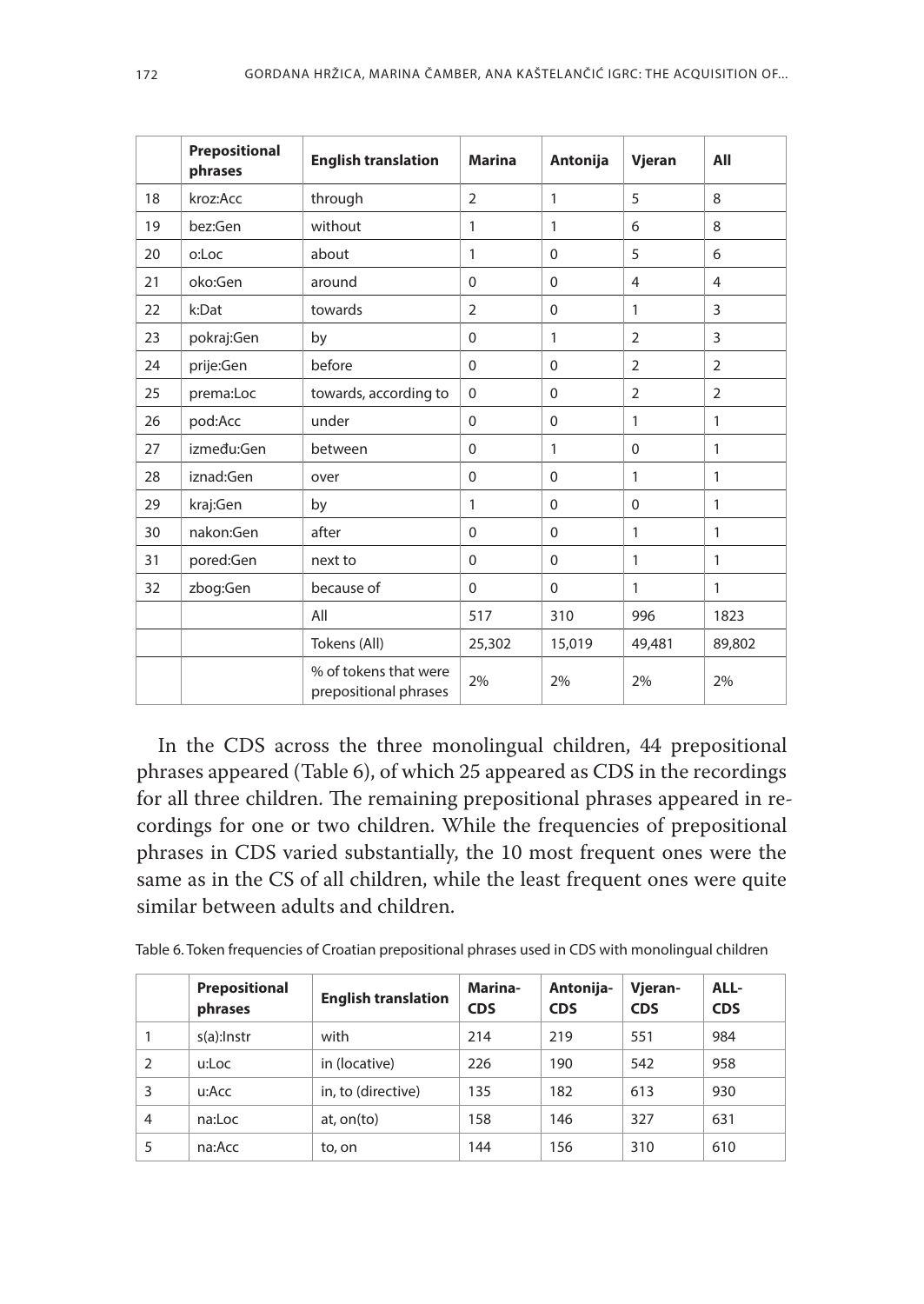|    | Prepositional<br>phrases | <b>English translation</b> | Marina-<br><b>CDS</b> | Antonija-<br><b>CDS</b> | Vjeran-<br><b>CDS</b> | ALL-<br><b>CDS</b> |
|----|--------------------------|----------------------------|-----------------------|-------------------------|-----------------------|--------------------|
| 6  | za:Acc                   | for                        | 91                    | 73                      | 212                   | 376                |
| 7  | od:Gen                   | from, of                   | 86                    | 51                      | 148                   | 285                |
| 8  | kod:Gen                  | at, by                     | 37                    | 37                      | 176                   | 250                |
| 9  | po:Loc                   | alongside                  | 72                    | 49                      | 108                   | 229                |
| 10 | iz:Gen                   | out of                     | 40                    | 22                      | 89                    | 151                |
| 11 | do:Gen                   | by                         | 7                     | 10                      | 58                    | 75                 |
| 12 | s:Gen                    | from                       |                       | 30                      | 42                    | 72                 |
| 13 | po:Acc                   | for                        | 5                     | 18                      | 32                    | 55                 |
| 14 | ispod:Gen                | under                      | 11                    | 3                       | 39                    | 53                 |
| 15 | k:Dat                    | towards                    | 9                     | 26                      | 17                    | 52                 |
| 16 | kroz:Acc                 | through                    | 7                     | 6                       | 28                    | 41                 |
| 17 | preko:Gen                | over, across               | 4                     | 7                       | 29                    | 40                 |
| 18 | o:Loc                    | about                      | 10                    | 3                       | 20                    | 33                 |
| 19 | iza:Gen                  | behind                     | 6                     | $\overline{4}$          | 21                    | 31                 |
| 20 | ispred:Gen               | in front of                | 3                     | $\mathbf{1}$            | 27                    | 31                 |
| 21 | bez:Gen                  | without                    | 4                     | 3                       | 22                    | 29                 |
| 22 | prema:Loc                | towards.<br>according to   | 8                     |                         | 19                    | 27                 |
| 23 | kraj:Gen                 | by                         | $\overline{2}$        | $\overline{4}$          | 20                    | 26                 |
| 24 | za:Instr                 | behind, at                 | 12                    |                         | 13                    | 25                 |
| 25 | oko:Gen                  | around                     | 4                     | $\mathbf{1}$            | 19                    | 24                 |
| 26 | prije:Gen                | before                     | $\overline{2}$        | 2                       | 13                    | 17                 |
| 27 | uz:Acc                   | at, by, along              |                       |                         | 14                    | 14                 |
| 28 | pokraj:Gen               | by                         | $\overline{2}$        | $\overline{2}$          | 9                     | 13                 |
| 29 | nad:Instr                | above                      |                       |                         | 11                    | 11                 |
| 30 | nakon:Gen                | after                      |                       | $\mathbf{1}$            | 9                     | 10                 |
| 31 | poslije:Gen              | after                      |                       | $\overline{2}$          | 7                     | 9                  |
| 32 | pod:Acc                  | under                      | 3                     | 4                       | 1                     | 8                  |
| 33 | pored:Gen                | next to                    |                       |                         | 8                     | 8                  |
| 34 | osim:Gen                 | except                     |                       | 3                       | 5                     | 8                  |
| 35 | pred:Instr               | in front of                | $\mathbf{1}$          |                         | 7                     | 8                  |
| 36 | zbog:Gen                 | because of                 |                       |                         | 8                     | 8                  |
| 37 | između:Gen               | between                    |                       | $\mathbf{1}$            | 6                     | $\overline{7}$     |
| 38 | iznad:Gen                | over                       | $\mathbf{1}$          |                         | 6                     | $\overline{7}$     |
| 39 | pod:Instr                | below                      |                       | 4                       | 3                     | 7                  |
| 40 | blizu:Gen                | near                       | $\mathbf{1}$          |                         | 6                     | $\overline{7}$     |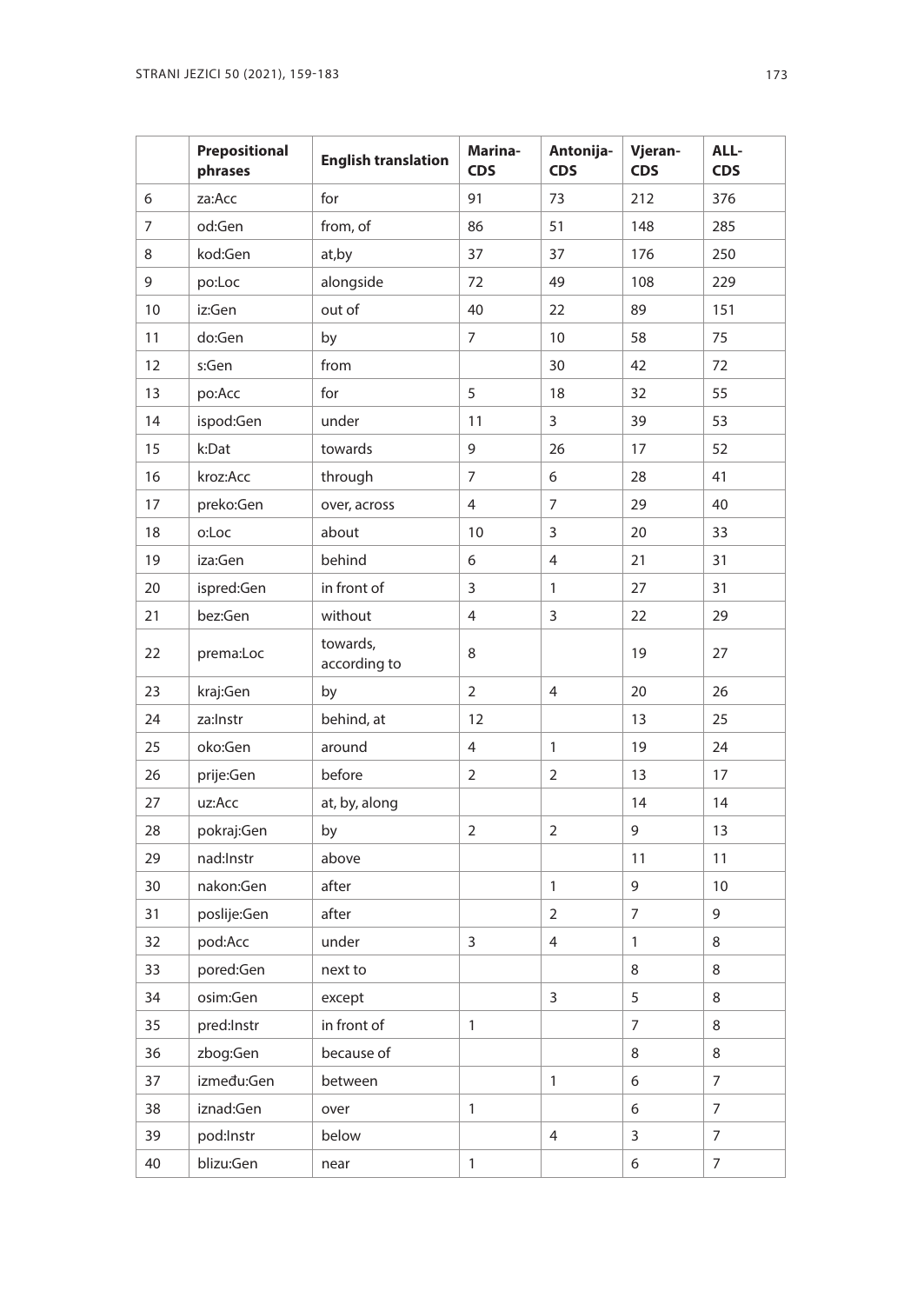|    | Prepositional<br>phrases | <b>English translation</b>                        | Marina-<br><b>CDS</b> | Antonija-<br><b>CDS</b> | Vjeran-<br><b>CDS</b> | ALL-<br><b>CDS</b> |
|----|--------------------------|---------------------------------------------------|-----------------------|-------------------------|-----------------------|--------------------|
| 41 | umjesto:Gen              | instead                                           |                       | $\overline{2}$          | $\overline{4}$        | 6                  |
| 42 | radi:Gen                 | for                                               | 1                     |                         | $\overline{2}$        | 3                  |
| 43 | među:Instr               | between                                           | 1                     |                         | $\overline{2}$        | 3                  |
| 44 | pri:Gen                  | by                                                |                       | 1                       | 1                     | $\overline{2}$     |
|    |                          | All                                               | 1307                  | 1263                    | 3604                  | 6149               |
|    |                          | Tokens (All)                                      | 37984                 | 35899                   | 133533                | 207416             |
|    |                          | % of tokens that<br>were prepositional<br>phrases | 3%                    | 4%                      | 3%                    | 3%                 |

The frequencies of prepositional phrases in CS and CDS showed substantial overlap: the 10 most frequent prepositional phrases in CS were also the 10 most frequent in CDS (Table 7). In addition, all 32 prepositional phrases in CS were also observed in CDS. Differences in ranking were most visible among the three most frequent prepositional phrases: while the most frequent prepositional phrase in CS was *u:Loc* 'in, to' (directive), it was *s(a):Instr* 'with' in CDS, while *u:Acc* 'in, to' (directive) came third. It is unclear whether these ranking differences between CS and CDS are real, since the differences among them in CDS were quite small. Twelve prepositional phrases observed in CDS were not observed in CS: *za:Instr* 'behind, at', *uz:Acc* 'at, by, along', *nad:Instr* 'above', *pod:Instr* 'below', *pred:Instr* 'in front of', *među:Instr* 'between', *pri:Gen* 'by', *blizu:Gen* 'near', *poslije:Gen* 'after', *osim:Gen* 'except', *umjesto:Gen* 'instead' and *radi:Gen* 'for'.

| Preposition | <b>English translation</b> | <b>CS</b>      | <b>CDS</b>     |  |  |
|-------------|----------------------------|----------------|----------------|--|--|
| u:Acc       | in, to (directive)         |                | 3              |  |  |
| s(a):Instr  | with                       | $\overline{2}$ |                |  |  |
| u:Loc       | in (locative)              | 3              | $\overline{2}$ |  |  |
| na:Acc      | to, on                     | 4              | 5              |  |  |
| za:Acc      | for                        | 5              | 6              |  |  |
| na:Loc      | at, on(to)                 | 6              | 4              |  |  |
| od:Gen      | from, of                   | 7              | 7              |  |  |
| kod:Gen     | at, by                     | 8              | 8              |  |  |
| iz:Gen      | out of                     | 9              | 10             |  |  |
| po:Loc      | alongside                  | 10             | 9              |  |  |

Table 7. Ranking of Croatian prepositional phrases by frequency in L1 CS and CDS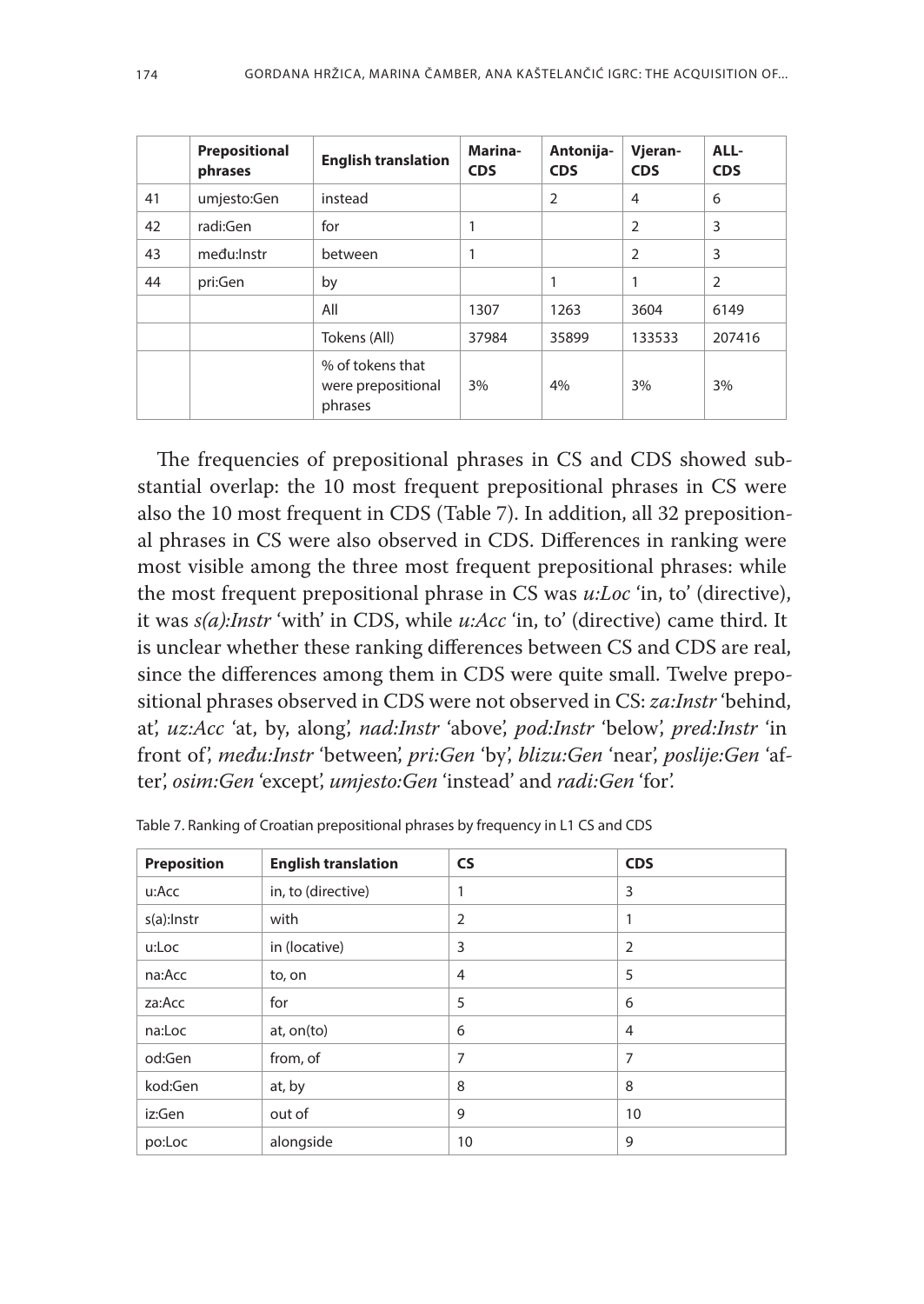These data indicate that prepositional phrases in CS reflected the overall frequency of prepositional phrases in CDS, although not completely. In addition, several less common prepositional phrases in CDS did not appear in CS. The fact that some of these prepositional phrases nonetheless appeared regularly in CDS suggests that frequency alone cannot explain why they did not appear in CS.

## 4.3.2. Bilingual data

All four children demonstrated a similar pattern in their use of prepositional phrases: most frequent were *u:Loc* 'at, in(to)' and *u:Acc* 'in, to', followed by *s(a):Instr* 'with', *za:Acc* 'for' and *kod:Gen* 'at, by' (Table 8). In contrast, *na* 'on' appeared infrequently, which might be due to the relatively small data set of bilingual speech. Indeed, this may explain why only 11 prepositional phrases were observed in this group of children. Nevertheless, the percentage of tokens that were prepositional phrases was similar between the bilingual children (1–3%) and monolingual children (2%).

|                | <b>Preposition</b> | <b>English translation</b>                     | Ana            | Lara           | <b>Marko</b>   | <b>Filip</b>   | <b>ALL</b>     |
|----------------|--------------------|------------------------------------------------|----------------|----------------|----------------|----------------|----------------|
| 1              | u:Loc              | in (locative)                                  | 8              | $\overline{4}$ | 2              | 9              | 23             |
| $\overline{2}$ | u:Acc              | in, to (directive)                             | 1              | $\overline{4}$ | $\overline{7}$ | 3              | 15             |
| 3              | s(a):Instr         | with                                           | 12             | $\Omega$       | 2              | $\Omega$       | 14             |
| $\overline{4}$ | za:Acc             | for                                            | 4              | 8              | $\mathbf 0$    | 1              | 13             |
| 5              | kod:Gen            | at, by                                         | $\overline{7}$ | 5              | $\Omega$       | $\Omega$       | 12             |
| 6              | na:Acc             | to, on                                         | $\Omega$       | $\overline{2}$ | $\overline{2}$ | $\overline{2}$ | 6              |
| $\overline{7}$ | na:Loc             | at, on(to)                                     | $\overline{2}$ | 1              | $\Omega$       | $\overline{2}$ | 5              |
| 8              | od:Gen             | from, of                                       | 3              | 1              | 0              | $\Omega$       | 4              |
| 9              | bez:Gen            | without                                        | $\overline{2}$ | $\Omega$       | $\Omega$       | $\Omega$       | $\overline{2}$ |
| 10             | ispod:Gen          | under                                          | $\Omega$       | $\Omega$       | 1              | $\Omega$       | 1              |
| 11             | uz:Acc             | at, by, along                                  | $\Omega$       | $\Omega$       | $\mathbf{1}$   | $\Omega$       | 1              |
|                |                    | All                                            | 39             | 25             | 15             | 17             | 96             |
|                |                    | Tokens (All)                                   | 1,317          | 1,019          | 723            | 1,373          | 4,432          |
|                |                    | % of tokens that were<br>prepositional phrases | 3%             | 2.5%           | 2%             | 1%             | 2%             |

Table 8. Token frequencies of Croatian prepositional phrases in bilingual CS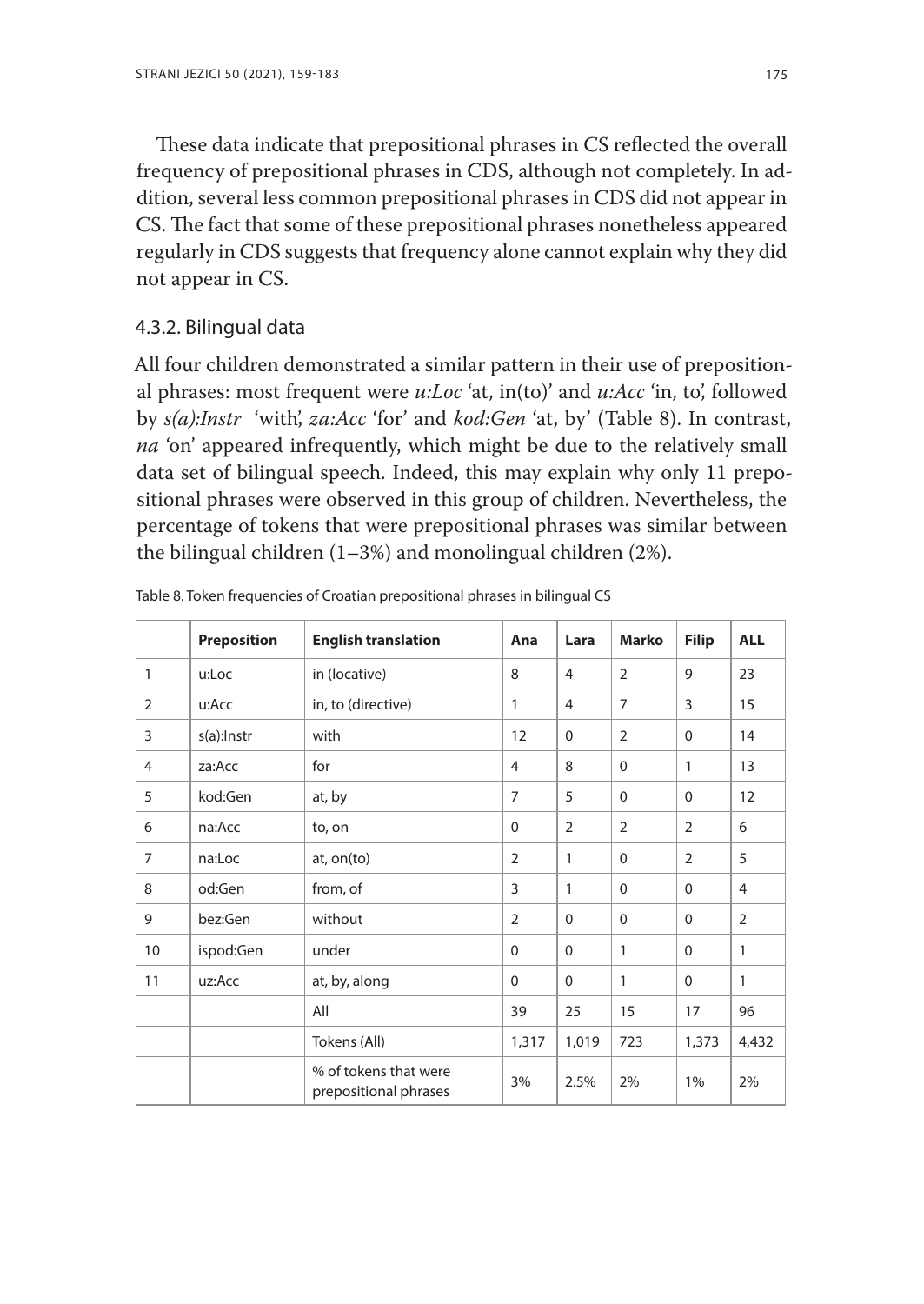In the CDS to which the bilingual children were exposed, 22 prepositional phrases appeared, all at a higher token frequency than in CS (Table 9). The most frequent prepositional phrases in CDS were *u:Loc* 'at, in(to)', *s(a):Instr* 'with', *u:Acc* 'in, to', *na:Acc* 'to, on' and *na:Loc* 'at, on(to)'. The percentage of tokens that were prepositions was 3.5% in CDS, higher than that in bilingual CS (2%) but similar to that in monolingual CDS (3%).

|                | <b>Preposition</b> | <b>English translation</b>                     | Ana            | Lara           | <b>Marko</b>   | <b>Filip</b> | <b>ALL</b>     |
|----------------|--------------------|------------------------------------------------|----------------|----------------|----------------|--------------|----------------|
| $\mathbf{1}$   | u:Loc              | in (locative)                                  | 35             | 19             | 18             | 25           | 97             |
| $\overline{2}$ | s(a):Instr         | with                                           | 12             | 14             | 24             | 12           | 62             |
| 3              | u:Acc              | in, to (directive)                             | 6              | 15             | 21             | 11           | 53             |
| $\overline{4}$ | na:Acc             | to, on                                         | 9              | $\overline{7}$ | 10             | 10           | 36             |
| 5              | na:Loc             | at, on(to)                                     | 10             | 8              | $\overline{7}$ | 8            | 33             |
| 6              | za:Acc             | for                                            | 6              | 9              | 9              | 6            | 30             |
| $\overline{7}$ | kod:Gen            | at, by                                         | $\overline{7}$ | 9              | $\overline{7}$ | $\mathbf{1}$ | 24             |
| 8              | od:Gen             | from, of                                       | 4              | 3              | $\overline{2}$ | 2            | 11             |
| 9              | iz:Gen             | out of                                         | $\mathbf{1}$   | 7              | $\overline{2}$ | 0            | 10             |
| 10             | ispod:Gen          | under                                          | $\mathbf 0$    | $\mathbf{1}$   | $\overline{3}$ | $\Omega$     | $\overline{4}$ |
| 11             | iza:Gen            | behind                                         | $\mathbf 0$    | $\mathbf 0$    | 3              | $\mathbf 0$  | 3              |
| 12             | u:Gen              | at                                             | $\mathbf 0$    | $\mathbf 0$    | $\overline{2}$ | $\mathbf{1}$ | 3              |
| 13             | s:Gen              | from                                           | 0              | 3              | $\mathbf 0$    | $\mathbf 0$  | 3              |
| 14             | uz:Acc             | at, by, along                                  | 0              | $\mathbf 0$    | 3              | $\mathbf 0$  | 3              |
| 15             | po:Loc             | alongside                                      | $\mathbf{1}$   | $\mathbf 0$    | $\Omega$       | $\mathbf{1}$ | $\overline{2}$ |
| 16             | prema:Loc          | towards, according to                          | 0              | $\overline{2}$ | 0              | $\mathbf 0$  | $\overline{2}$ |
| 17             | po:Acc             | for                                            | 0              | $\mathbf{1}$   | 0              | $\mathbf 0$  | 1              |
| 18             | ispred:Gen         | in front of                                    | 0              | $\mathbf{1}$   | 0              | $\mathbf 0$  | $\mathbf{1}$   |
| 19             | bez:Gen            | without                                        | $\mathbf{1}$   | $\mathbf 0$    | $\Omega$       | $\Omega$     | $\mathbf{1}$   |
| 20             | između:Gen         | between                                        | 0              | $\mathbf{1}$   | $\mathbf{0}$   | $\mathbf 0$  | $\mathbf{1}$   |
| 21             | o:Loc              | about                                          | 0              | $\mathbf 0$    | 0              | $\mathbf{1}$ | $\mathbf{1}$   |
| 22             | niz:Acc            | down                                           | 0              | $\mathbf 0$    | 1              | $\mathbf 0$  | 1              |
|                |                    | All                                            | 92             | 100            | 112            | 78           | 382            |
|                |                    | Tokens (All)                                   | 2,042          | 2,476          | 3,516          | 2,848        | 10,882         |
|                |                    | % of tokens that were<br>prepositional phrases | 4.5%           | 4%             | 3%             | 3%           | 3.5%           |

Table 9. Token frequencies of Croatian prepositional phrases used in CDS with bilingual children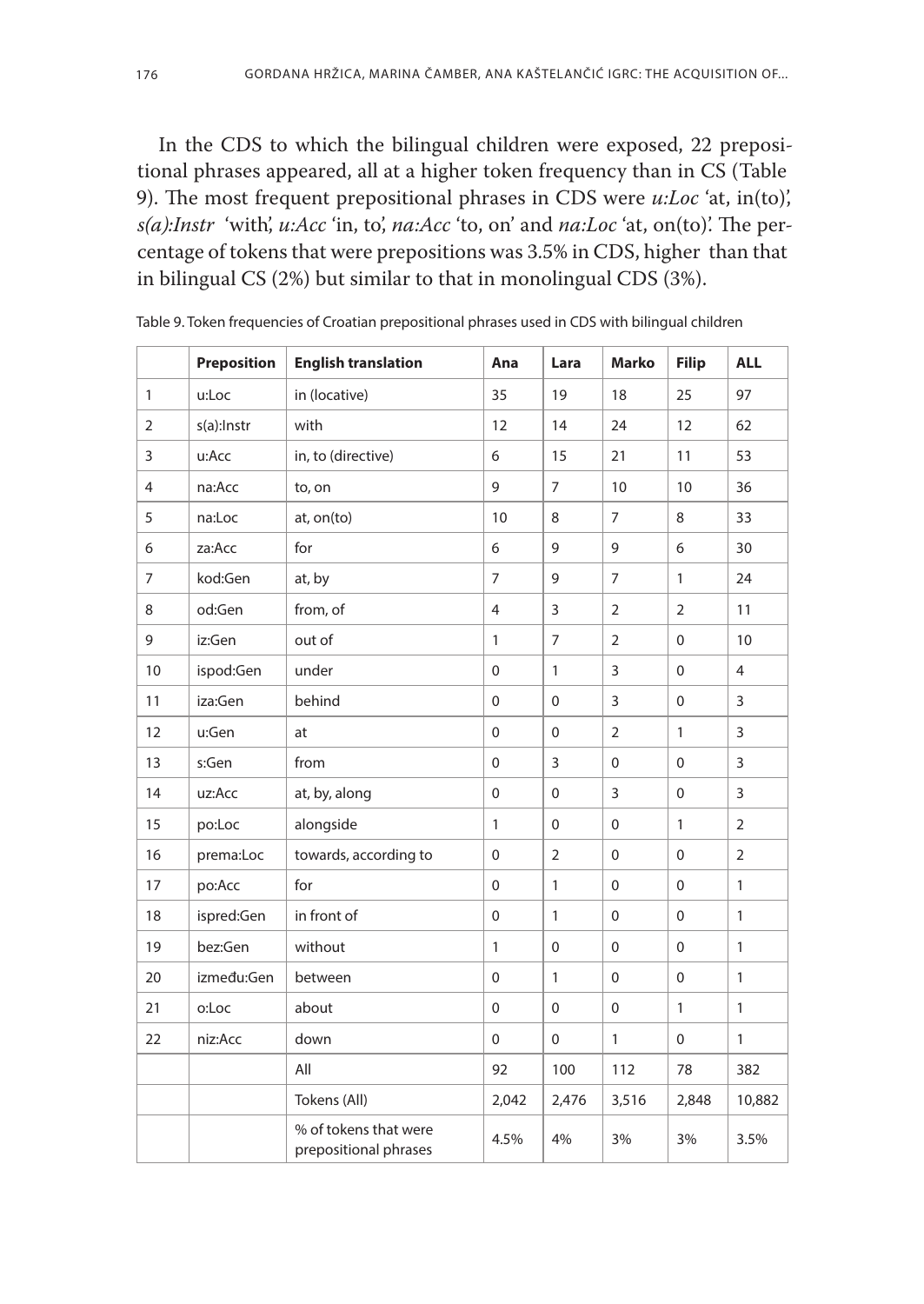The 10 most frequent prepositional phrases in CDS directed at bilingual children matched the 10 most frequent in those children's CS, although the specific ranking of each prepositional phrase by frequency varied slightly (Table 10). Thus, the input that parents provided to their children was reflected in the output.

| Preposition | <b>English translation</b> | <b>CS</b> | <b>CDS</b>     |
|-------------|----------------------------|-----------|----------------|
| u:Loc       | in (locative)              | 1         | 1              |
| u:Acc       | in, to (directive)         | 2         | 3              |
| s(a):Instr  | with                       | 3         | $\overline{2}$ |
| za:Acc      | for                        | 4         | 6              |
| kod:Gen     | at                         | 5         | 7              |
| na:Acc      | to, on                     | 6         | $\overline{4}$ |
| na:Loc      | at, on(to)                 | 7         | 5              |
| od:Gen      | from, of                   | 8         | 8              |
| bez:Gen     | without                    | 9         | 9              |
| ispod:Gen   | under                      | 10        | 10             |

Table 10. Ranking of Croatian prepositional phrases by frequency in 2L1 CS and CDS

# **5. DISCUSSION AND CONCLUSION**

This study aimed to describe the order of acquisition of Croatian prepositional phrases in mono- and bilingual children, as well as developmental changes in the number and diversity of prepositional phrases that they use. We also assessed how much these results were influenced by the frequency of the same prepositional phrases in CDS.

The three monolingual children began to utter prepositional phrases around the same time: Marina at 1;9 years, Antonija at 1;7 years, and Vjeran at 1;8 years. The first preposition for all three children was *u* 'in', which was used to express both location and direction. All prepositional phrases used by the monolingual children were also used by the bilingual children, who were older (age 3;0/3;1 and 3;3/3;4). Unfortunately, since the bilingual data were collected as part of an exploratory study, we were unable to determine when those children began to use prepositional phrases.

To explore how number and diversity of prepositional phrases might vary during early language acquisition, we evaluated preposition use by monolingual children at three ages: 1;7-2;0 years, 2;1-2;6 years and 2;7-3;0 years. The most frequent prepositional phrases in early CS were *u:Loc* 'in' and *u:Acc* 'in, to', followed by *na:Loc* 'at, on(to)' and *na:Acc* 'to, on'. These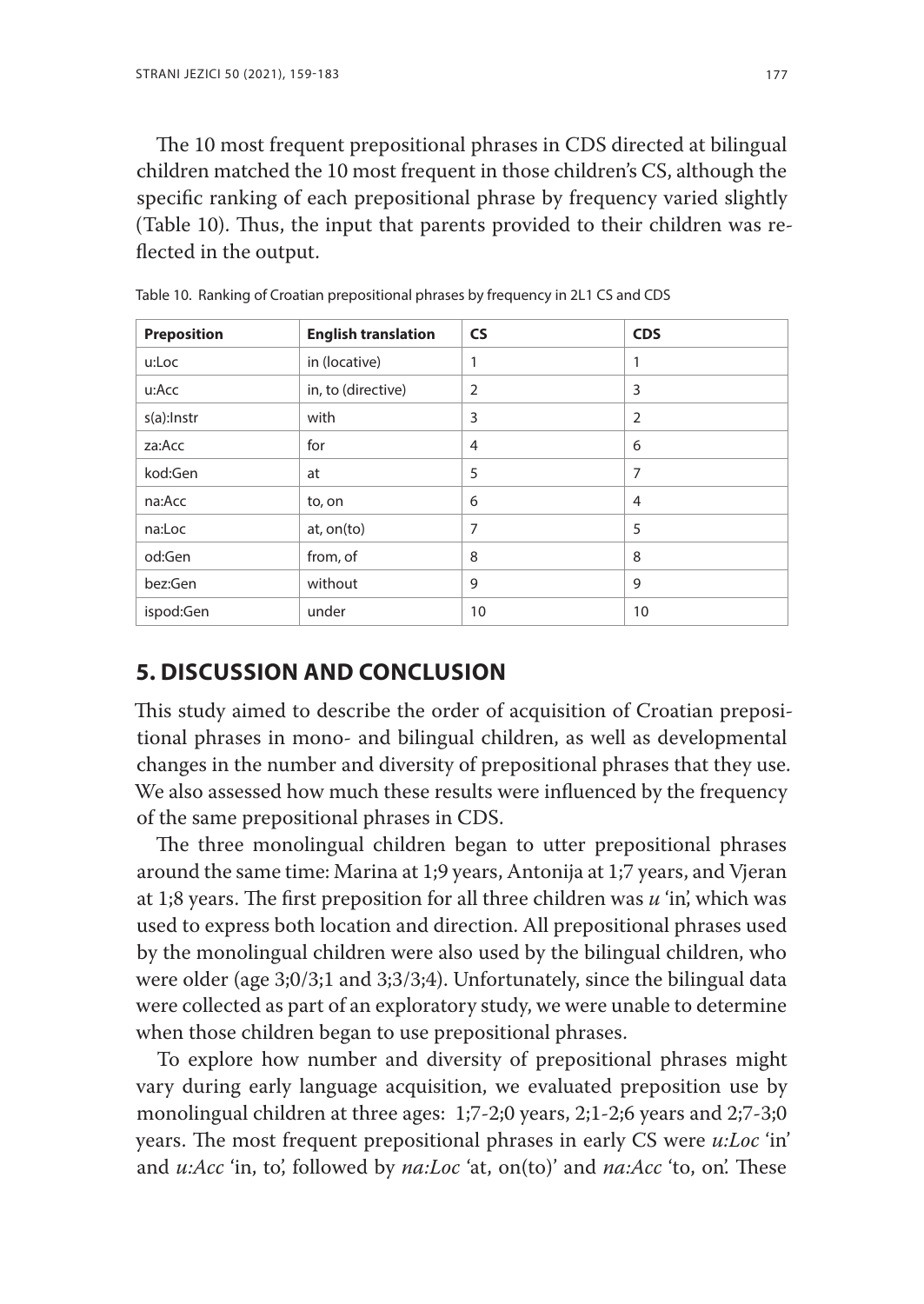prepositional phrases occurred most often at the age of 1;7-2;0 years, when they accounted for 76% of all prepositional phrases. Their frequency fell to 60% of all prepositional phrases at the age of 2;1-2;6 years, and again to 51% of all prepositional phrases at the age of 2;7-3;0 years. Diversity of prepositional phrases increased with age, reflecting the continuous growth of prepositional richness during language development. The monolingual results for the third (oldest) age were similar to the results for bilingual children, where 53% of all prepositions were *u* 'in' and *na* 'on' (*u:Loc* – 29% and *u:Acc* – 12%; *na:Loc* – 7% and *na:Acc* – 5%).

Our analysis supports the idea that parental input influences language acquisition (e.g. Gathercole & Hoff 2007; Hoff & Core 2013; Rowe 2012). The 10 most frequent prepositional phrases in monolingual or bilingual CS were also the 10 most frequent in the corresponding CDS. Although our bilingual dataset should be treated with caution because it was less extensive than the monolingual dataset, 10 of the 11 prepositional phrases used by bilinguals matched those used by monolinguals. Only *uz:Acc* 'at, by, along' was used by bilinguals, but not by monolinguals.

Bilingual and monolingual children in our study demonstrated preferences for spatial prepositional phrases, possibly because of specific play situations (cf. Leseman et al. 2001). This is consistent with studies indicating that spatial prepositional phrases appear in CS before other types of prepositional phrases (e.g. Clark 2004, 1973; Dromi 1979; Johnston and Slobin 1979; Meints et al. 2002).

The bilingual children in our study used fewer prepositional phrases than the monolingual children. This and any other differences between the two groups should be interpreted with caution because the bilingual children were older and were recorded at only two time points three months apart. Therefore, the observed differences may simply be the result of differences in corpus size. A denser sample of bilingual data is necessary to obtain a more holistic picture of differences in prepositional use between monoand bilingual children.

While some argue that the same principles guide language acquisition by mono- and bilinguals (e.g., Slobin, 1973), another view holds that bilinguals acquire language differently (e.g. Volterra & Taeschner, 1978). The findings of the present study are consistent with research supporting the former view (for an overview, see de Houwer, 2002). Nevertheless, our data prevent us from drawing any strong conclusions in this regard because of differences in corpus size, sampling, and age between the mono- and bilingual children.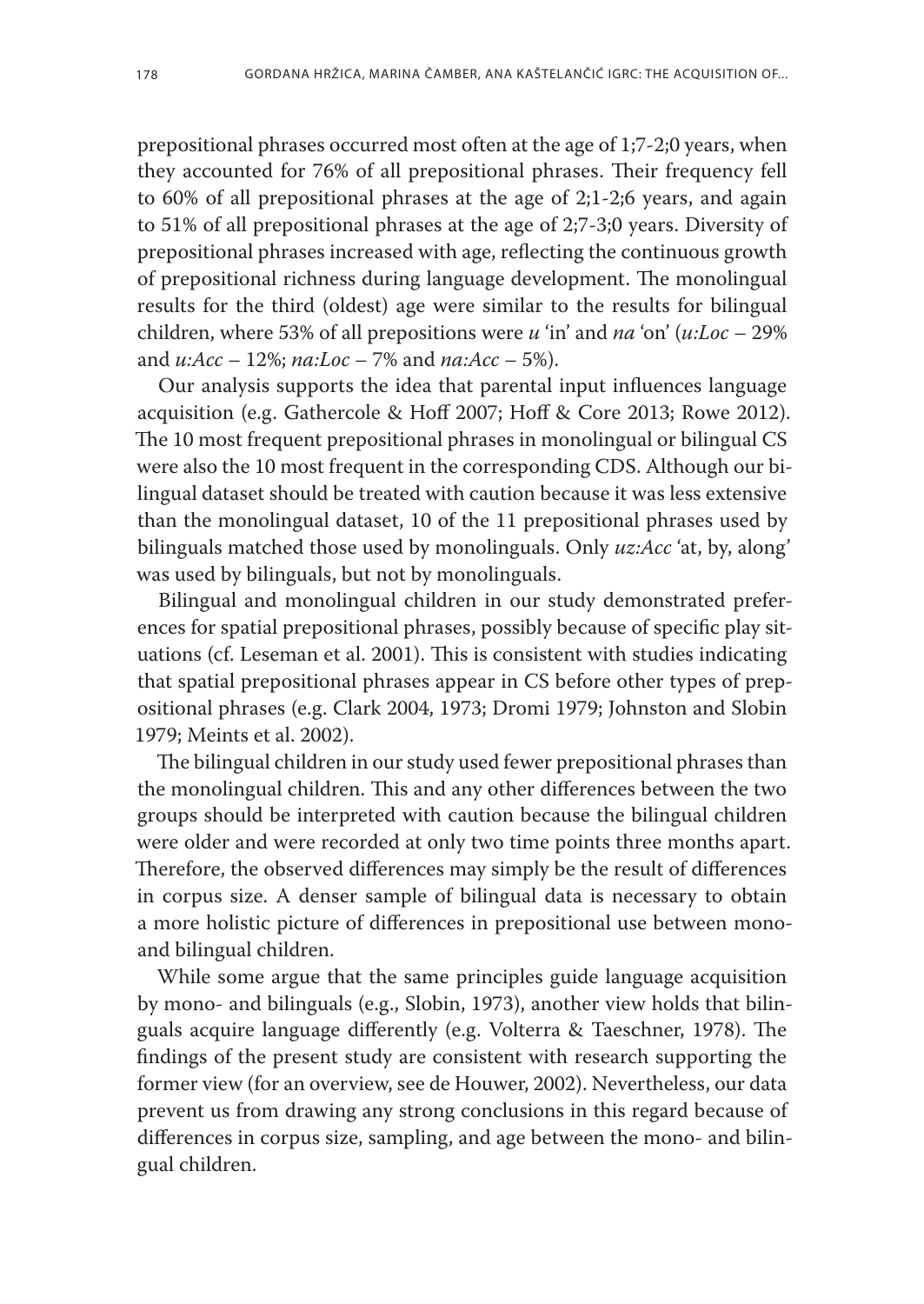In accordance with research in other languages, the present study suggests that the frequency of Croatian prepositional phrases in CDS influences their acquisition by monolingual and bilingual children. Further study should verify and extend our findings by comparing corpora of similar size. In addition, such work should examine bilingual data prior to 3 years of age in order to obtain a more complete picture of prepositional use in early language development.

#### Acknowledgements

This work has been supported Croatian Science Foundation under the project *Multilevel approach to spoken discourse in language development* (UIP-2017-05-6603).

#### **REFERENCES**

- Ambridge, B., & Lieven, E. V. M. (2011) *Child language acquisition: Contrasting theoretical approaches*.Cambridge; New York: Cambridge University Press.
- Armon-Lotem, S. (2014) Between L2 and SLI: Inflections and prepositions in the Hebrew of bilingual children with TLD and monolingual children with SLI. *Journal of Child Language*, *41*(01), 3–33.
- Brown, R. (1973) *A first language: The early stages. Oxford, England: Harvard U. Press.* Oxford, England: Harvard University Press.
- Cartmill, E. A., Armstrong, B. F., Gleitman, L. R., Goldin-Meadow, S., Medina, T. N., & Trueswell, J. C. (2013) Quality of early parent input predicts child vocabulary 3 years later. *Proceedings of the National Academy of Sciences*, *110*(28), 11278–11283.
- Clark, E. V. (1973) Non-linguistic strategies and the acquisition of word meanings. *Cognition, 2*, 161–182.
- Clark, E. V. (Ed.). (1986) *The Acquisition of Romance, with special reference to French by Eve V. Clark. Vol. 7: The Acquisition of Romance, with special reference to French*. Hillsdale, N.J.: Erlbaum.
- Clark, E. V. (2004) How language acquisition builds on cognitive development. *Trends in Cognitive Sciences*, *8*(10), 472–478.
- Cristofaro, T. N., & Tamis-LeMonda, C. S. (2012) Mother-child conversations at 36 months and at pre-kindergarten: Relations to children's school readiness. Journal of Early Childhood Literacy, 12(1), 68–97.
- Čamber, M. (2020) *Simultaneous acquistition of Austrian German and Croatian at home and in preschool* (unpublished doctoral thesis). Vienna: University of Vienna.
- De Houwer, A. (2002) Comparing monolingual and bilingual acquisition. *Alkalmazott Nyelvtudomány [Hungarian Journal of Applied Linguistics]*, II: 5-19.
- De Houwer, A. (2005) Early bilingual acquisition: Focus on morphosyntax and the separate development hypothesis. In J. F. Kroll & A. M. B. De Groot (Eds.), *Handbook of bilingualsim. Psycholinguistic approaches* (pp. 30–48). Oxford: OUP.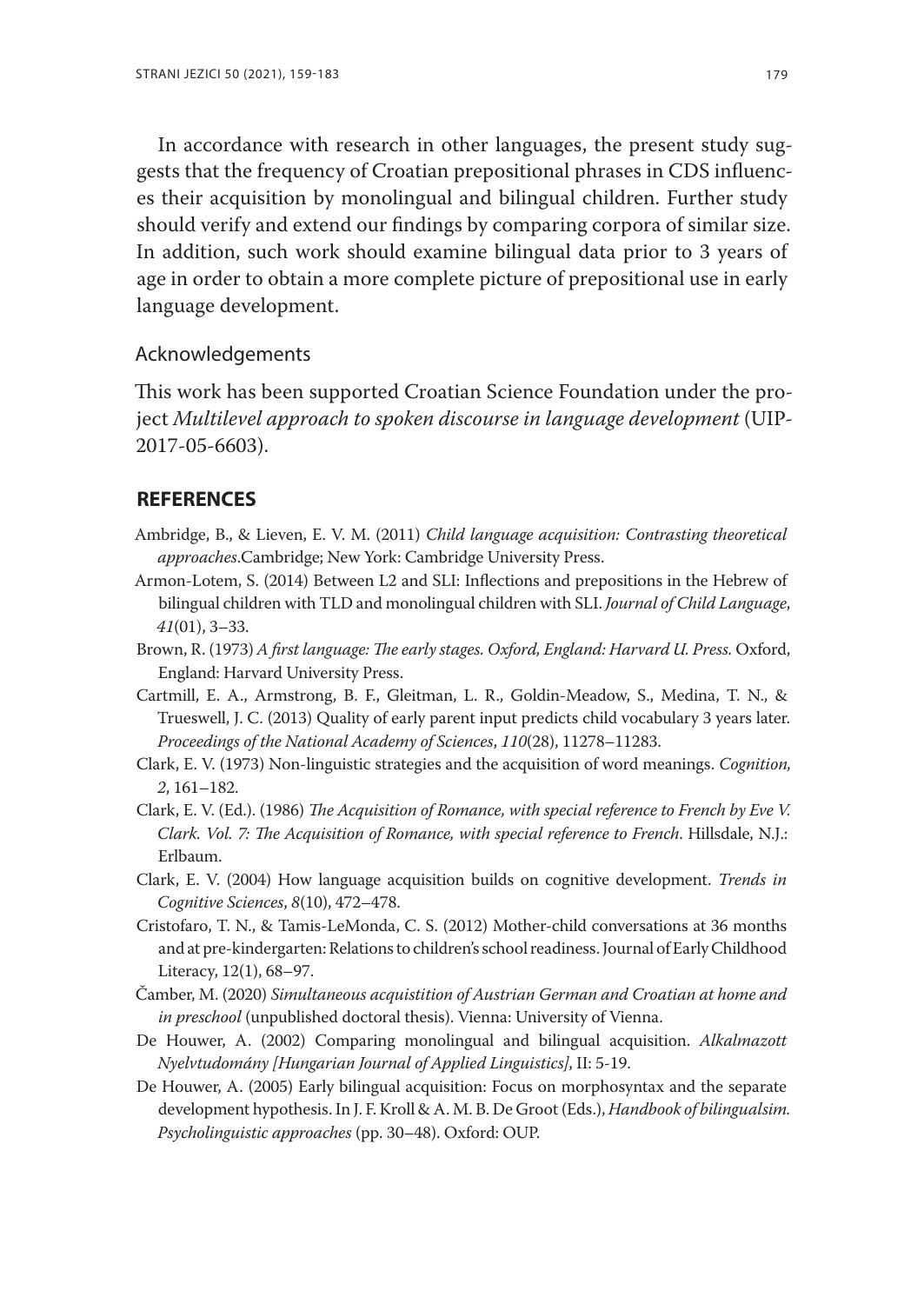- De Houwer, A. (2007) Parental language input patterns and childrens bilingual use. Applied Psycholinguistics, 28(3), 411–424.
- Dromi, E. (1979) More on the acquisition of locative prepositions: An analysis of Hebrew data. *Journal of Child Language*, *6*(3), 547–562.
- Durkin, K. (1981) Aspects of late language acquisition: School children's use and comprehension of prepositions. *First Language*, *2*(4), 47–59.
- Ellis, N. C. (2002) Frequency effects in language processing. *Studies in Second Language Acquisition*, *24*(02).
- Gathercole, V. C. M., & Hoff, E. (2007) Input and the Acquistion of Language: T#ee Questions. In E. Hoff & M. Shatz (Eds.), Blackwell Handbook of Language Development. Malden, MA ; Oxford: Blackwell.
- Gathercole, V. C. M., & Thomas, E. M. (2005) Minority language survival: Input factors influencing the acquisition of Welsh. In J. Cohen, K. McAlister, K. Rolstad, & J. MacSwan (Eds.), *Proceedings of the 4th International Symposium on Bilingualism*. Somerville, MA: Cascadilla Press.
- Grießhaber, W. (2007) Zweitspracherwerbsprozesse als Grundlage der Zweitsprachförderung. In B. Ahrenholz (Ed.), *Deutsch als Zweitsprache. Voraussetzungen und Konzepte für die Förderung von Kindern und Jugendlichen mit Migrationshintergrund* (pp. 31–48). Freiburg i. Br.: Fillibach.
- Grießhaber, W. (2012) Die Profilanalyse. In B. Ahrenholz (Ed.), *Einblicke in die Zweitspracherwerbsforschung und ihre methodischen Verfahren*.
- Grosjean, F. (2010) *Bilingual: Life and Reality*.
- Hoff, E., & Core, C. (2013) Input and Language Development in Bilingually Developing Children. *Seminars in Speech and Language*, 34(04), 215–226.
- Hržica, G. (2011) Glagolske kategorije aspekta, vremena i akcionalnosti u usvajanju hrvatskog jezika (Doktorska disertacija). Filozofski fakultet, Zagreb.
- Hržica, G. (2012) Daj mi to napisaj: Preopćavanja glagolske osnove u usvajanju hrvatskog jezika. *Suvremena lingvistika, 38*(74), 189–208.
- Hržica, G., Brdarić, B., Tadić, E., Goleš, A., & Roch, M. (2015) Dominantnost jezika dvojezičnih govornika talijanskog i hrvatskog jezika. *Logopedija*, *5*(2), 34–40.
- Jeuk, S. (2003) *Erste Schritte in der Zweitsprache Deutsch. Eine empirische Untersuchung zum Zweitspracherwerb türkischer Migrantenkinder in Kindertageseinrichtungen*. Freiburg i. Br.: Fillibach.
- Johnston, J. R., & Slobin, D. I. (1979) The development of locative expressions in English, Italian, Serbo-Croatian and Turkish. *Journal of Child Language*, *6*(03).
- Kaštelančić, A. (2014) *Usvajanje prijedloga u hrvatskom jeziku* (Disertacija). Svučilište Zagreb, Zagreb.
- Klinge, S. (1990) Prepositions in bilingual language acquisition. In J. Meisel (Ed.), *Two first languages. Early grammatical development in bilingual children* (pp. 123–156). Dordrecht, The Netherlands: Foris.
- Korecky-Kröll, K., Uzunkaya-Sharma, K., Czinglar, C., & Dressler, W.U. (2016) Der Input im Elternhaus und Kindergarten als wichtiger Faktor für den Spracherwerb von austrotürkischen Kindern, In: J. Carvill Schellenbacher, J. Dahlvik, H. Fassmann & C. Reinprecht (Eds.), *Migration Und Integration – Wissenschaftliche Perspektiven Aus Österreich* (pp. 67–87). Jahrbuch 3/2016. V&R unipress, Vienna University Press, Göttingen.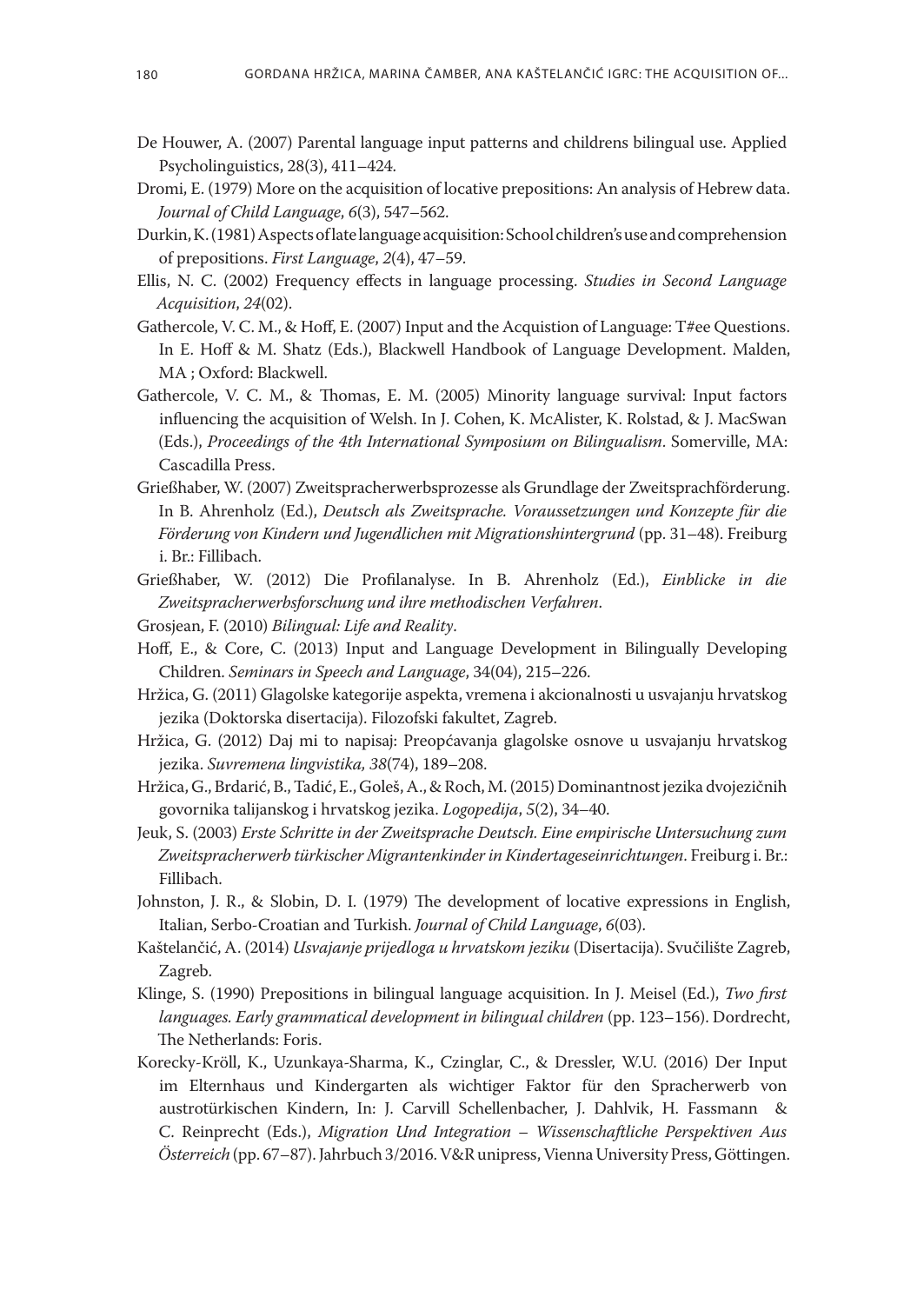- Korecky-Kröll, K., & Buchegger, L. (2018) Tagging spatial and temporal PPs with two-way prepositions in adult-child and adult-adult conversation in German in Austria. In A. U. Frank, C. Ivanovic, F. Mambrini, M. Passarotti, & C. Sporleder (Eds.), *Gerastree Proceedings, GTP 1* (pp. 113–122). 25-26 January 2018 Vienna, Austria: Department of Geoinformation, TU Wien.
- Kovačević, M. (2002) Croatian Corpus, CHILDES. Retrieved February 4, 2015, from https:// childes.talkbank.org/access/Slavic/Croatian/Kovacevic.html.
- Kovačević, M., & Anđel, M. (1999) *Early verbs in acquisition of Croatian*. Conference presentation presented at the 27. Österreichische Linguistiktagung, Vienna.
- Kovačević, M., Palmović, M., & Hržica, G. (2009) The acquisition of case, number and gender in Croatian. In U. Stephany & M. D. Voeikova (Eds.), *Development of nominal inflection in first language acquisition: A cross-linguistic perspective* (pp. 153–177). Berlin: Mouton de Gruyter.
- Leikin, M. (1998) Acquisition of Locative Prepositions in Russian. *Journal of Psycholinguistic Research*, *27*(1), 91–108.
- Leseman, P. P. M., Rollenberg, L., & Rispens, J. (2001) Playing and working in kindergarten: Cognitive co-construction in two educational situations. Early Childhood Research Quarterly, 16(3), 363–384.
- MacWhinney, B. (2000). *The CHILDES Projekt: Tools for Analyzing Talk. 3rd Edition.* (3rd ed.). Mahwah: NJ: Lawrence Erlbaum Associates.
- MacWhinney, Brian. (2005) A unified model of language acquisition. In J. F. Kroll & A. M. B. De Groot (Eds.), *Handbook of bilingualsim. Psycholinguistic approaches* (pp. 49–67). Oxford: OUP.
- Major, R.C. (2008) Transfer in second language phonology. In: J.G.H Edwards, & M.L. Zampini (eds.), *Phonology and second language acquisition* (pp. 63–94). Philadelphia/ Amsterdam: John Benjamins..
- Matovac, D. (2013) *Semantika hrvatskih prijedloga* (Doktorski rad). Sveučilište Josipa Jurja Strossmayera, Osijek.
- Meints, K., Plunkett, K., Harris, P. L., & Dimmock, D. (2002) What is 'on' and 'under' for 15-, 18- and 24- month-olds? Typicality effects in early comprehension of spatial prepositions. British Journal of Developmental Psychology, 20(1), 113–130.
- Meisel, J. M. (2001) The simultaneous acquisition of two first languages. Early differentiation and subsequent development of grammars. In J. Cenoz & F. Genesee (Eds.), *Trends in bilingual acquisition* (pp. 11–41). Amsterdam; Philadelphia: John Benjamins.
- Moguš, M., Bratanić, M., & Tadić, M. (1999) *Hrvatski čestotni rječnik*. Zagreb: Zavod za lingvistiku Filozofskog fakulteta : Školska knjiga.
- Pearson, B. Z. (2008) *Raising a bilingual child: A step-by-step guide for parents*. London: Random House.
- Pienemann, M. (1998) *Language Processing and Second Language Development: Processability Theory*. Amsterdam: Benjamins.
- Place, S., Hoff, E. (2011) Properties of dual language exposure that influence two-year-olds' bilingual proficiency. *Child Development, 82*, 1834–1849.
- Poljak, A., Hrzica, G., & Arapovic, D. (2015) Morfolosko oznacavanje zivosti: Razlicito oznacavanje objekta u usvajanju hrvatskoga jezika. *Suvremena Lingvistika*, *41*(79), 21–39.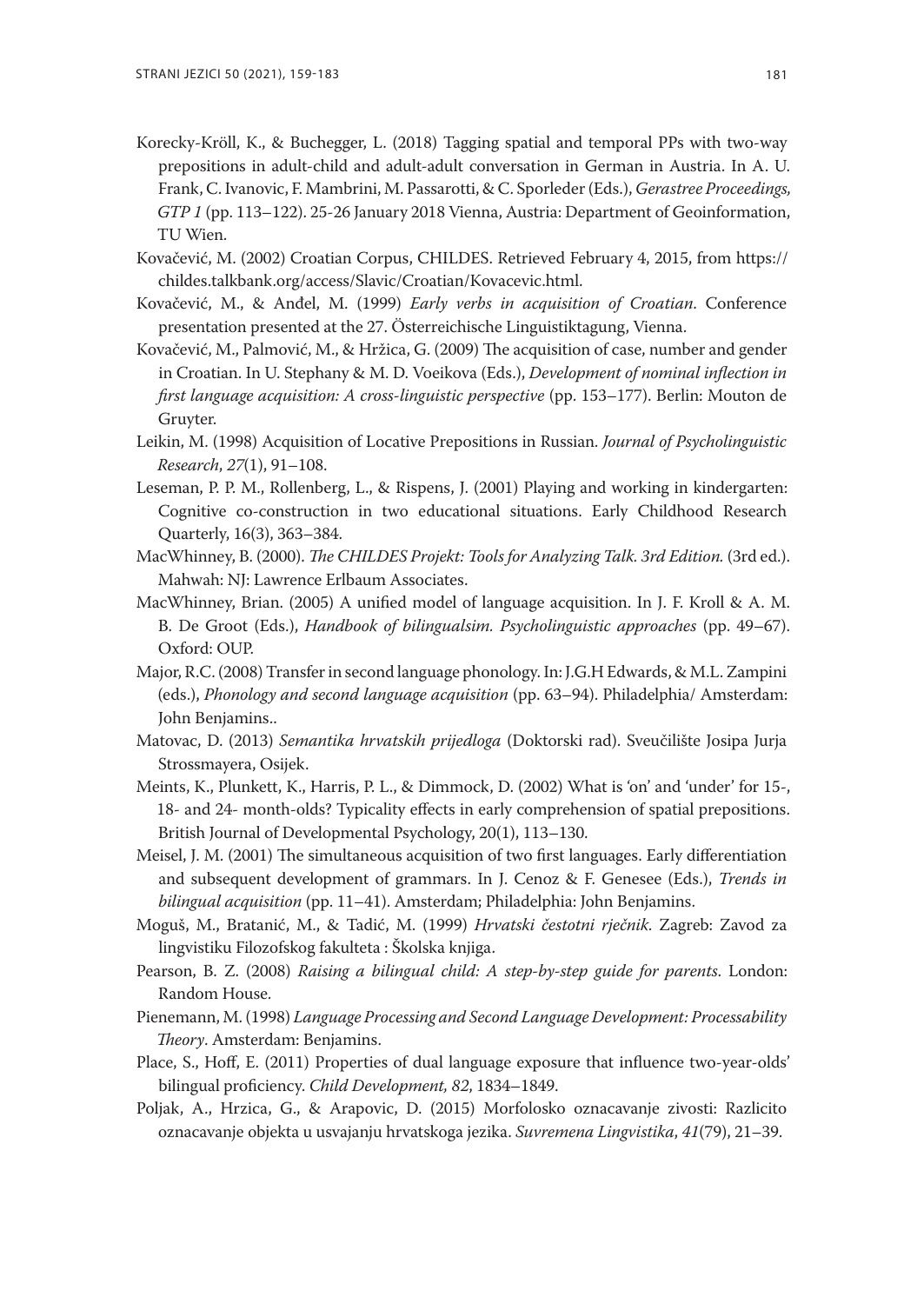- Reich, H. H. (2008) Die Sprachaneignung von Kindern in Situationen der Zwei- und Mehrsprachigkeit. In K. Ehlich, U. Bredel, & H. H. Reich (Eds.), *Referenzrahmen zur alterssprezifischen Sprachaneignung - Forschungsgrundlagen*: *Vol. Bd. 29/II* (pp. 163–170). Retrieved from https://www.bmbf.de/pub/Bildungsforschung\_Band\_29\_2.pdf
- Rivière, J., Lécuyer, R., & Hickmann, M. (2009) Early locomotion and the development of spatial language: Evidence from young children with motor impairments. *European Journal of Developmental Psychology*, *6*(5), 548–566.
- Rowe, M. L. (2012) A Longitudinal Investigation of the Role of Quantity and Quality of Child-Directed Speech in Vocabulary Development: Child-Directed Speech and Vocabulary. *Child Developmen*t, 83(5), 1762–1774.
- Savić, M., Anđelković, D. (2004) The acquisition of prepositions in Serbian: Factors and mechanisms of development. *Psihologija, 37(4)*, 415–450.
- Savić, M., Anđelković, D. (2011) The role of input frequency in early language production: Children's usage of Serbian prepositions. In I. Guzlow & N. Gagarina (Eds.), *Frequency effects in language acquisition* (pp. 145-180). Berlin: Mouton de Gruyter.
- Slobin, Dan I. (1973) Cognitive prerequisites for the development of grammar. In C. A. Ferguson & D. I. Slobin (Eds.), *Studies of child language development* (pp. 175–208). New York: Holt, Rinehart, & Winston.
- Tomasello, M. (1987). Learning to use prepositions: A case study. *Journal of Child Language*, *14*(01), 79.
- Volterra, V. & Taeschner, T. (1978). The acquisition and development of language by bilingual children. *Journal of Child Language, 5*, 311–326.
- Weinreich, U. (1953) *Languages in contact: Findings and problems*. The Hague: Mouton.
- Yip, V., & Matthews, S. (2007) *The Bilingual Child: Early Development and Language Contact*. Cambridge: Cambridge University Press.
- Županović Filipin, N. (2015) Usvajanje govora kod dvodijalektalnoga djeteta: jezični razvoj, utjecaji i ishodi. *Jezikoslovlje*, *16*(2–3), 275–305.